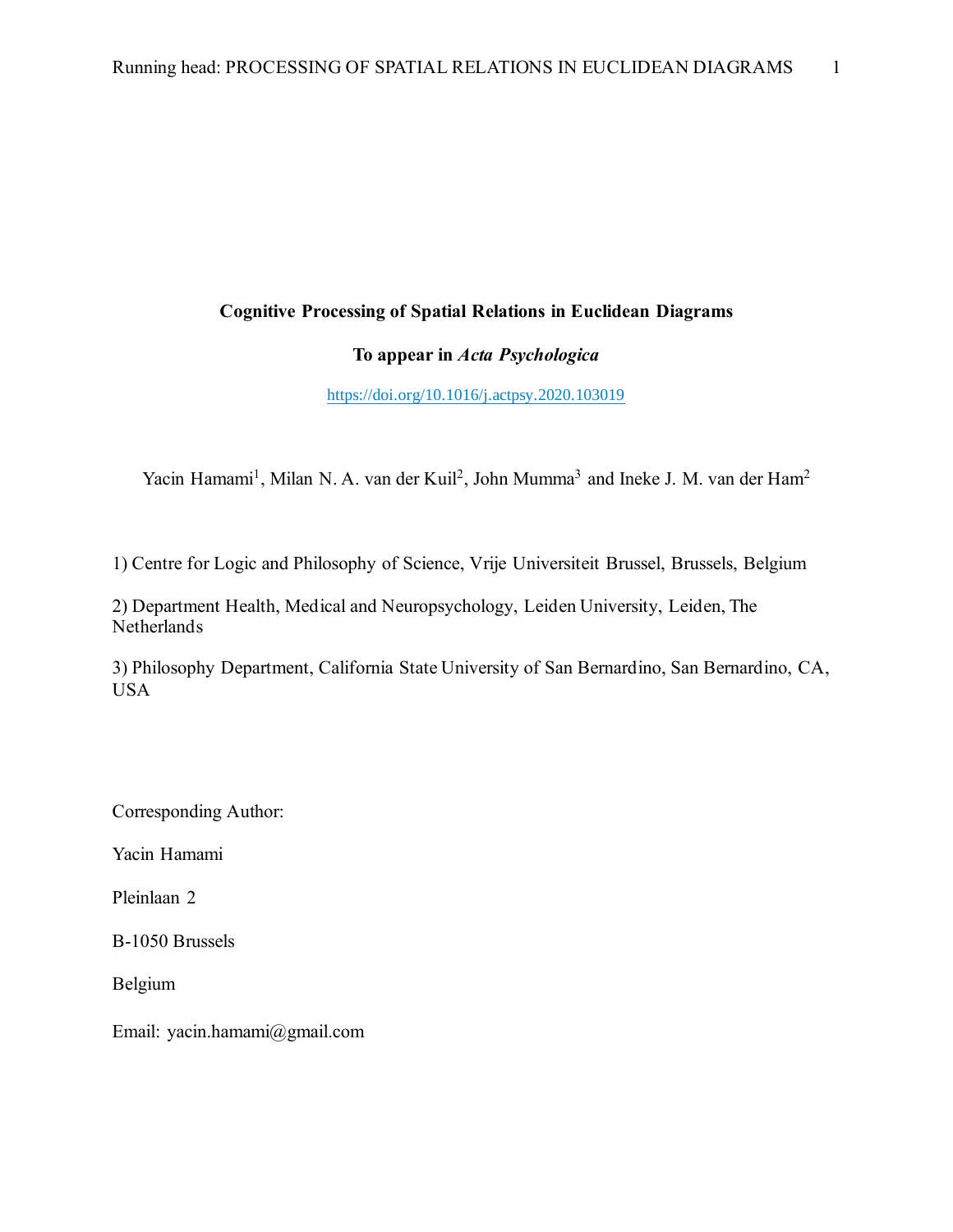#### Abstract

The cognitive processing of spatial relations in Euclidean diagrams is central to the diagram-based geometric practice of Euclid's *Elements*. In this study, we investigate this processing through two dichotomies among spatial relations—*metric* vs *topological* and *exact* vs *co-exact*—introduced by Manders in his seminal epistemological analysis of Euclid's geometric practice. To this end, we carried out a two-part experiment where participants were asked to judge spatial relations in Euclidean diagrams in a visual half field task design. In the first part, we tested whether the processing of metric vs topological relations yielded the same hemispheric specialization as the processing of coordinate vs categorical relations. In the second part, we investigated the specific performance patternsfor the processing of five pairs of exact/co-exact relations, where stimuli for the co-exact relations were divided into three categories depending on their distance from the exact case. Regarding the processing of metric vs topological relations, hemispheric differences were found for only a few of the stimuli used, which may indicate that other processing mechanisms might be at play. Regarding the processing of exact vs co-exact relations, results show that the level of agreement among participants in judging co-exact relations decreases with the distance from the exact case, and this for the five pairs of exact/co-exact relations tested. The philosophical implications of these empirical findings for the epistemological analysis of Euclid's diagram-based geometric practice are spelled out and discussed.

*Keywords*: Euclidean diagrams ; Spatial relation processing ; Metric and topological relations ; Exact and co-exact relations ; Coordinate and categorical relations

*Total Word Count*: 8198 words.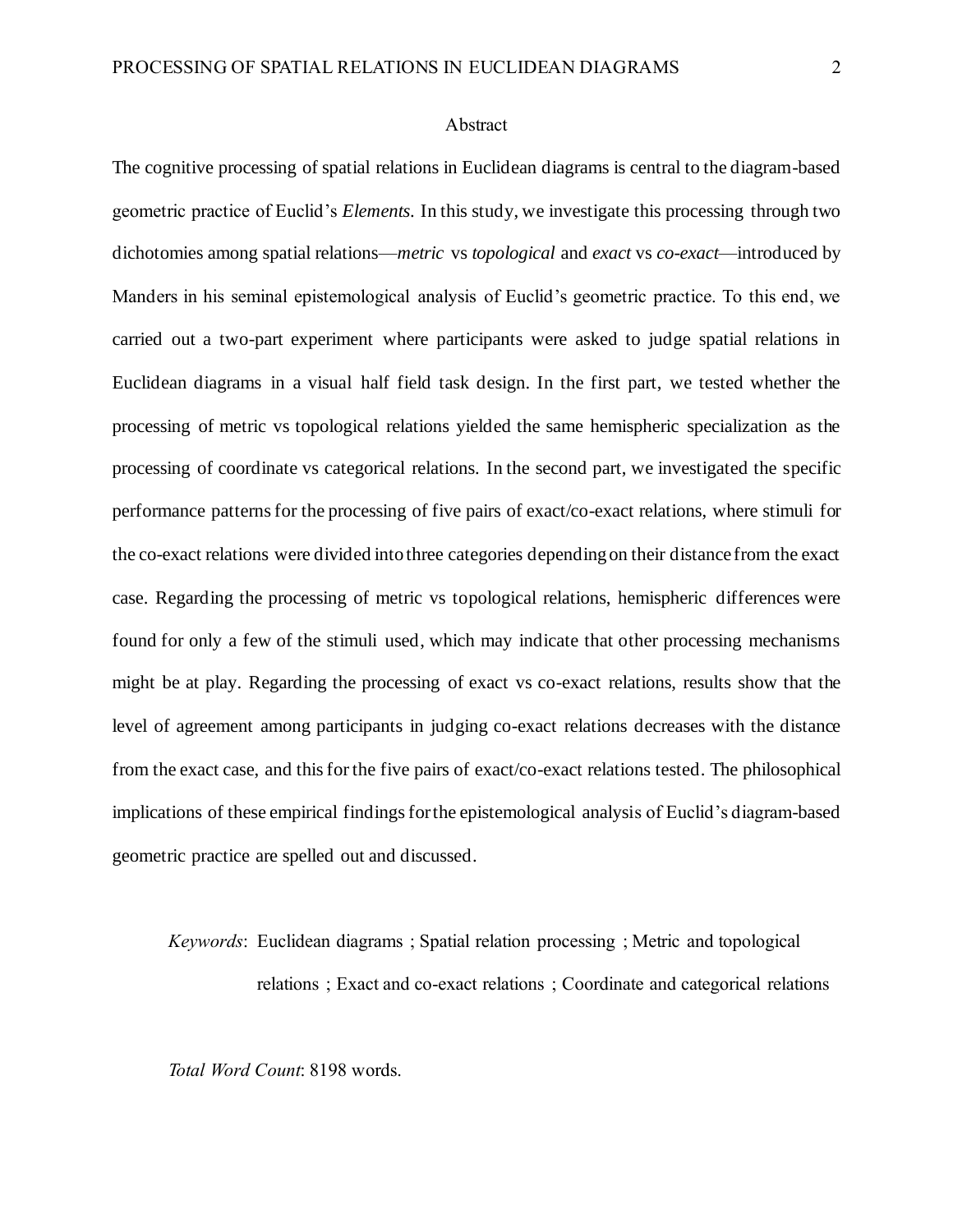### **Cognitive Processing of Spatial Relations in Euclidean Diagrams**

#### **Introduction**

Anyone who has ever encountered a geometry book or paper, or attended a geometry course or seminar, knows that diagrams are ubiquitous to geometric practice, from the most elementary to the most advanced level. The diagram-based geometric practice that has received the most attention is undoubtedly that of Euclid's *Elements* (Euclid, 1959)—the classical text which for over two millennia played a foundational role for all of mathematics. This practice has been investigated from the perspective of various fields, with fundamental contributions from the history of mathematics (Netz, 1999; Mueller, 1981), the philosophy of mathematics (Manders, 2008), and the education of mathematics (Hartshorne, 2000a; Hartshorne, 2000b). Whatever the perspective adopted, however, it must be recognized that at the heart of any diagram-based geometric practice lies a *cognitive agent* interacting with *diagrams*—i.e., with external representations of a visuospatial nature—and that an account of this interaction is in order if we are to understand the functioning of these practices—a point recently emphasized by Giaquinto (2007) and Ferreirós (2015) in the so-called philosophy of mathematical practice (Mancosu, 2008). Yet, although the cognitive role of external representations in mathematics has been investigated empirically in the particular cases of algebra (Landy & Goldstone, 2007) and calculation (Landy & Goldstone, 2010), interaction with diagrams in geometric practice has received little to no attention from experimental psychology (for a notable exception, see Koedinger & Anderson (1990)). The present study aims to progress in this latter direction by addressing the archetypical case of the diagrambased geometric practice of Euclid's *Elements*.

Central to the use of diagrams in Euclid's geometric practice is the *processing* of *spatial relations* in Euclidean diagrams. The most famous example of this phenomenon occurs in the very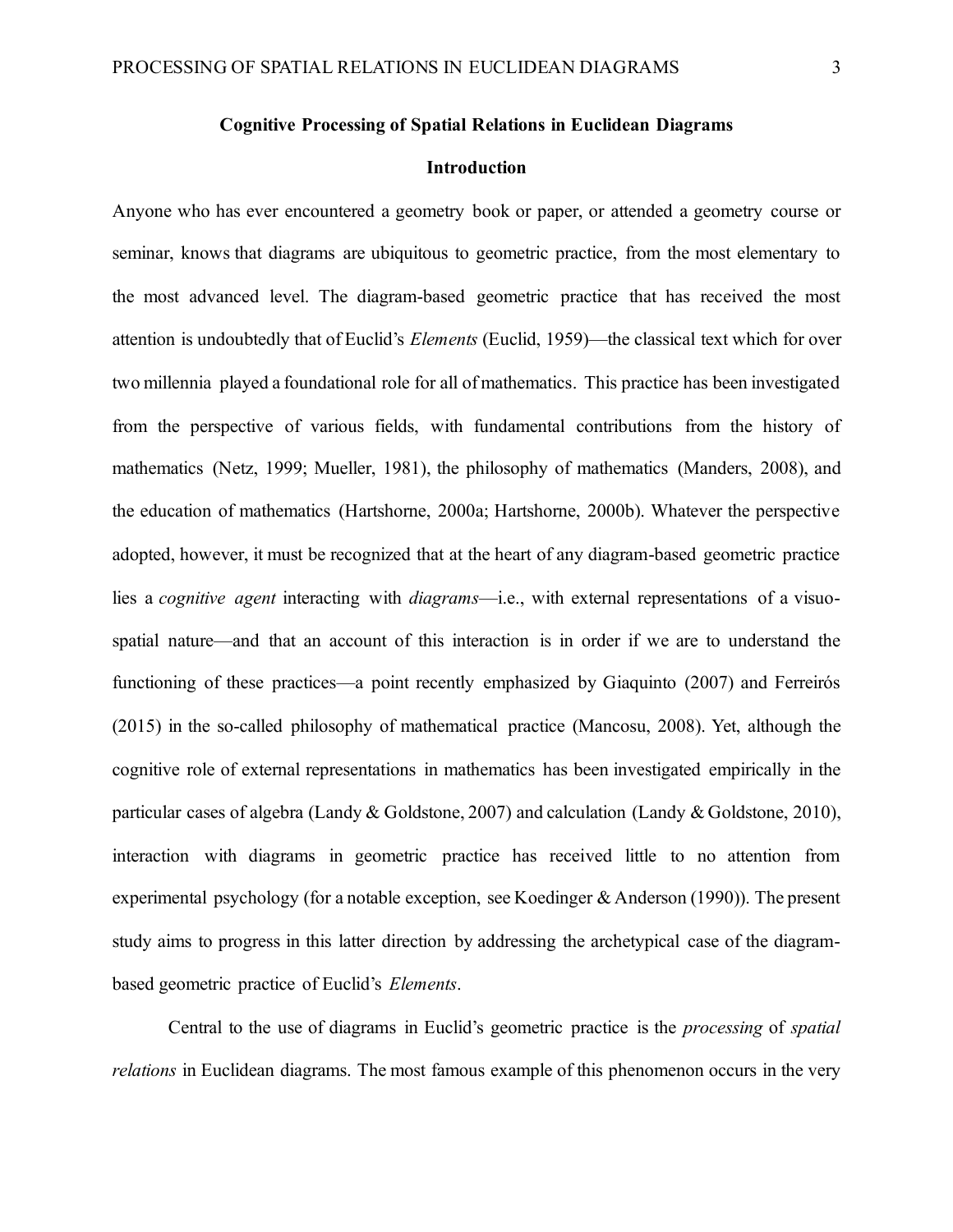first proof of the *Elements*—i.e., the proof of proposition 1 from book I, which establishes that an equilateral triangle can be constructed on any given line segment—where Euclid famously reads off from the diagram that the two circles intersect, thus introducing the resulting intersection point in the course of his proof (see Figure 1). According to the received 20th century view, Euclid's use of diagrams in proofs is symptomatic of an unrigorous approach to geometry. The seminal analysis of Euclid's diagram-based geometric practice developed by Manders (2008) has revealed, however, that such reading off from diagrams in Euclid's geometric reasoning always proceeds in a highly controlled way. Manders has shown, specifically, that only a certain category of spatial relations is actually read off from the diagram in Euclid's proofs. This category is characterized in terms of two dichotomies among spatial relations in Euclidean diagrams: *metric* vs *topological* and *exact* vs *co-exact*.

The metric vs topological dichotomy is based on the *appearance* or *topology* of a Euclidean diagram, which is defined by Manders as consisting of "the inclusions and contiguities of regions, segments, and points in the diagram" (Manders, 2008, p. 89). This leads to an *equivalence relation* between Euclidean diagrams, namely that of *having the same appearance*. Metric and topological relations can then be defined as follows: a spatial relation between two or more objects is *topological* if it can be characterized as an equivalence class, or a union of equivalence classes, of diagrams in the space of all possible diagrams containing exactly those objects; a spatial relation between two or more objects is *metric* if it is not topological. Typical examples of topological relations are a point being within a circle (inclusion), or a line being tangent to a circle (contiguity). Typical examples of metric relations are the equality and inequality of length between two line segments, or the congruence between two figures—such relations being too fine-grained, so to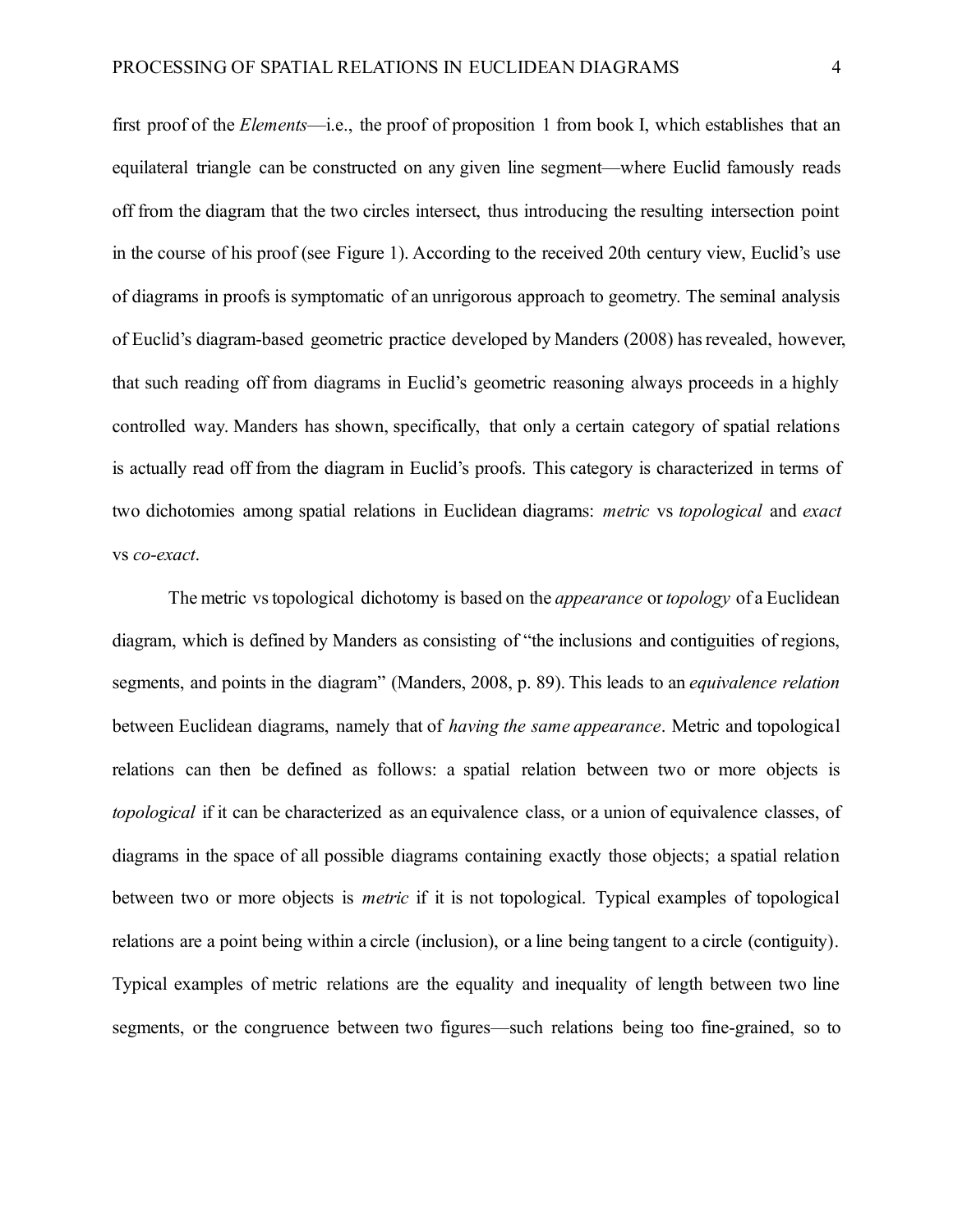speak, to be characterized as an equivalence class, or a union of equivalence classes, of diagrams having the same appearance.<sup>1</sup>

The exact vs co-exact dichotomy is due to Manders and plays a pivotal role in his account of Euclid's diagram-based geometric practice. A spatial relation between two or more objects is *co-exact* if, for every possible diagram containing exactly those objects, if the relation holds in the diagram, then it must be unaffected by some range of every continuous variation of it. A spatial relation between two or more objects is *exact* if, for every possible diagram containing exactly those objects, there exists a continuous variation of the diagram for which the relation obtains only in isolated cases. Typical examples of co-exact relations are the intersection between two curves as in the example of proposition 1 from Book I of the *Elements* discussed above, where the intersection between the two circles is unaffected by any reasonable deformation of the two circles—or the inequality of length between two line segments. Typical examples of exact relations are a line being tangent to a circle or the equality of length between two line segments—such relations being immediately affected by any deformation, however small, of a diagram instantiating them. Table 1 provides a non-exhaustive list of spatial relations in Euclidean diagrams classified in terms of the two dichotomies metric vs topological and exact vs co-exact.

The key insight of Manders' analysis is that Euclid only reads off from the diagram spatial relations that are both *topological* and *co-exact*. Interestingly, the reason advanced by Manders as to why Euclid only reads off co-exact relations is arguably *cognitive* in nature. First of all, Manders points out that, a mathematical practice being inherently a social endeavor, its success and cohesion requires a high-level of agreement among its participants, the absence of which leading to disruption or dissolution of the practice—what Manders calls 'disarray' (Manders, 2008, p. 82). For diagram-based geometric practices such as the one of Euclid's *Elements*, this means in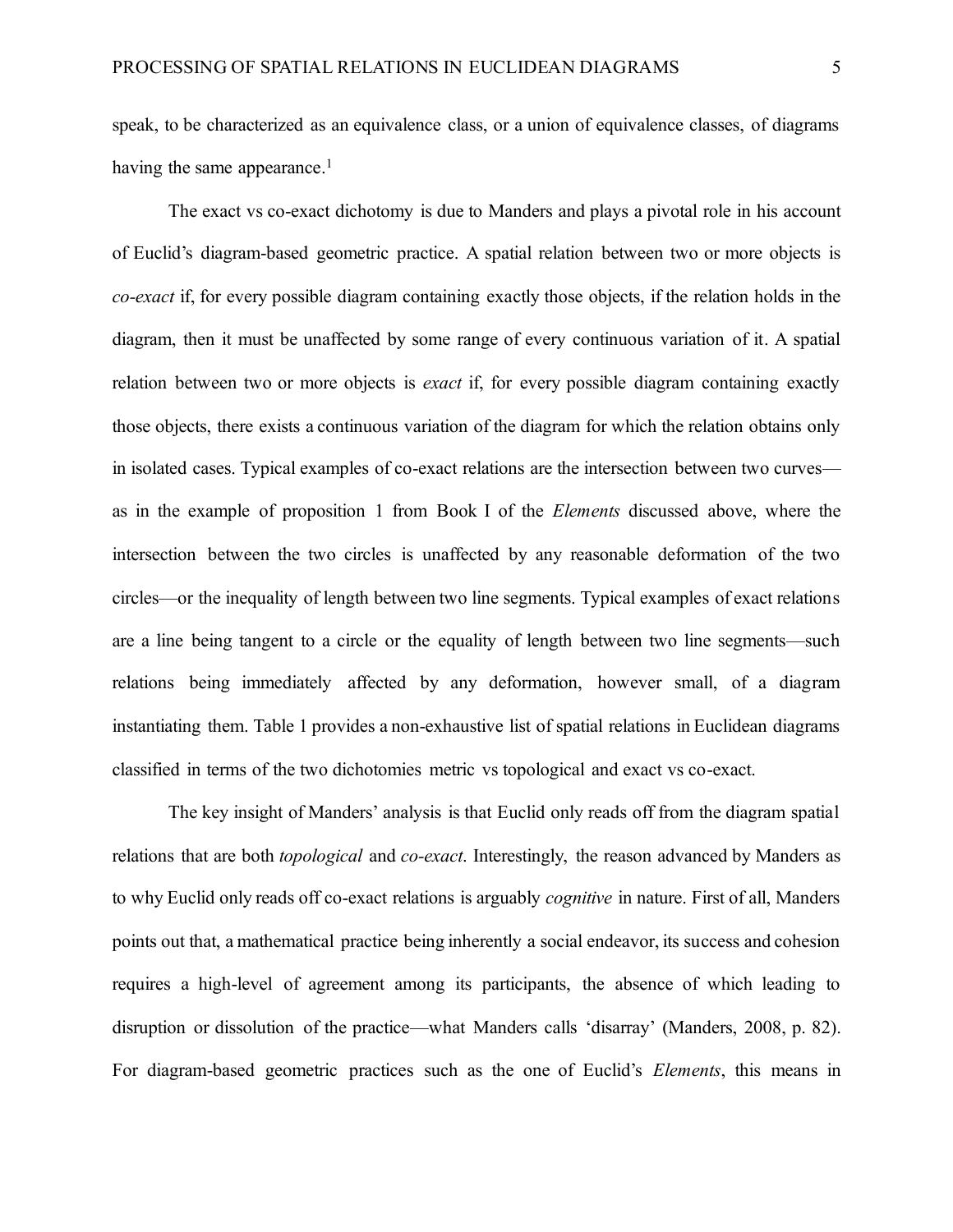particular that the practice ought to assure *uniformity of responses* in reading off spatial relations from geometric diagrams. Because exact relations only obtain in *isolated cases*, and because the concrete diagrams produced in practice are always to some extent *imperfect*, judging exact relations from concrete diagrams is bound to yield divergent responses from the participants, thus failing the demand for uniformity of responses. Co-exact relations, on the other hand, because they are stable under a range of variations of how a concrete diagram may be produced, can be judged from concrete diagrams without leading to disagreements among participants, provided that the level of imperfection of the concrete diagrams produced in practice remains 'reasonable'. This explanation—that we shall refer to as Manders' *rationale*—is cognitive in nature insofar as it concerns primarily the way by which spatial relations are judged from concrete diagrams.

To our knowledge, the exact/co-exact distinction has not been investigated empirically. On the other hand, the metric/topological distinction is very similar to a distinction originally introduced by Kosslyn (1987) between coordinate and categorical spatial relations which has received considerable attention in experimental psychology. Coordinate spatial relations reflect metric, absolute relations between objects or an object and the observer. These relations are used in motor actions. In the act of picking up a glass, for instance, the coordinate relations between the hand and the glass are continuously updated. Categorical spatial relations concern abstract, propositional relations between objects or an object and the observer. Categorical relations are typically used in communication, for instance when giving directions 'take a left at the train station' (Kosslyn S. M., 1987; Kosslyn, Koenig, Barrett, Backer Cave, Tang, & Gabrieli, 1989). A long line of experimental work supports the view that there is a clear dichotomy between categorical and coordinate information processing, most clearly reflected by a pattern of hemispheric lateralization. Coordinate information is preferentially processed by the right hemisphere, whereas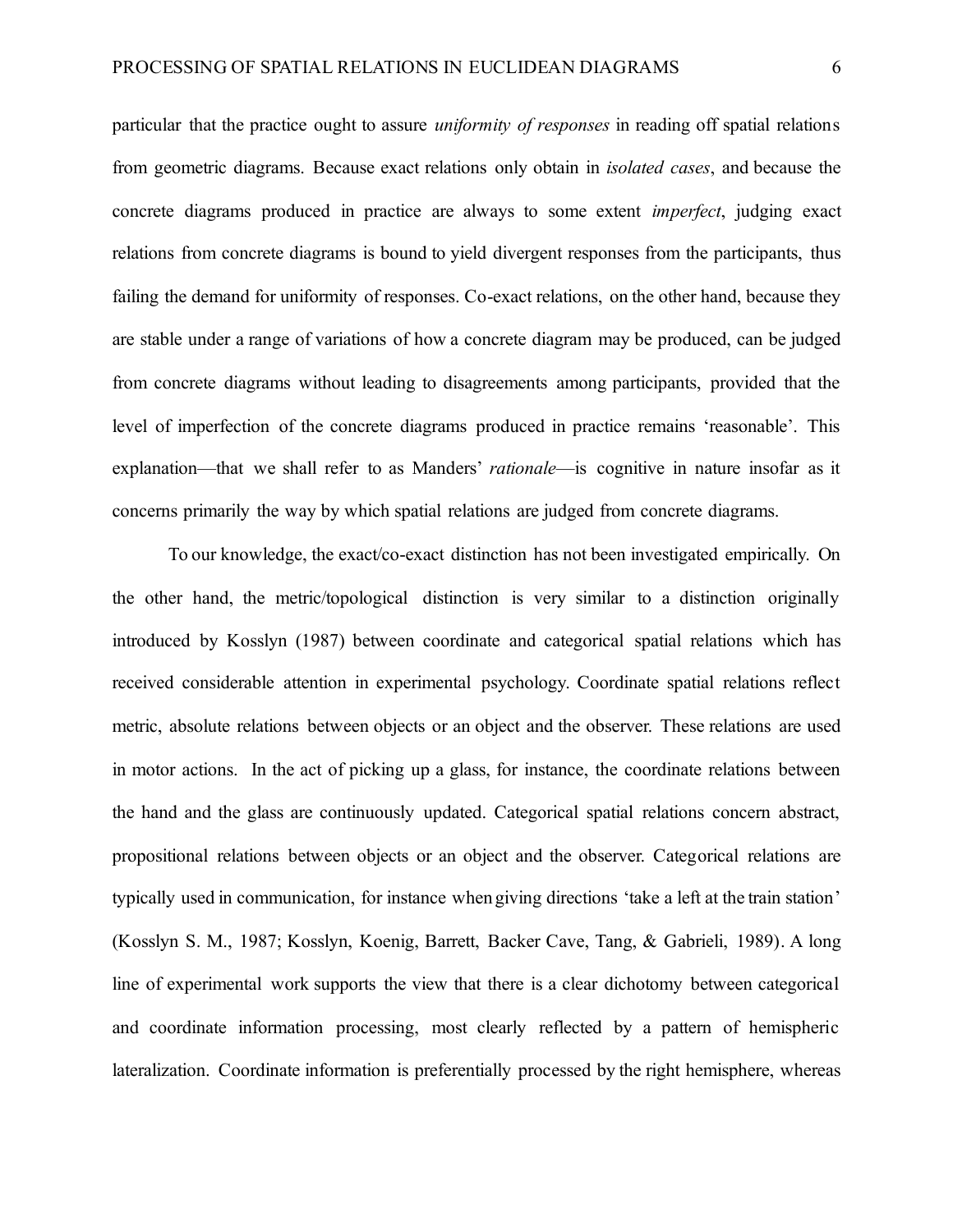categorical information is processed with a left hemisphere bias (for a review, see van der Ham, Postma, & Laeng (2014)).

In this study, we investigate the cognitive processing of spatial relations in Euclidean diagrams through the metric vs topological and exact vs co-exact dichotomies. With respect to the former, the main issue is whether metric and topological relations are processed differently by the two brain hemispheres, that is, whether the processing of metric vs topological relations yields the same hemispheric specialization as the processing of coordinate vs categorical relations. With respect to the latter, the main issues are whether judging exact relations in Euclidean diagrams does lead to disagreements among different individuals, while judging co-exact relations does not, and whether such a pattern can be observed equally for metric and topological relations alike.

The experiment presented below aims to tackle these different issues. The experiment is composed of two parts. In the first part, the processing of metric and topological relations between four different sets of geometric objects was investigated (see Table 2). We shall say that the relations among a given set of geometric objects constitute a *relation type,* which is then characterized by the considered set of geometric objects. For each relation type, the processing of metric and topological relations was tested in dedicated series of trials. For addressing the main issue relative to the processing of metric vs topological relations, we used the classical visual half field methodology in which, for each trial, stimuli are presented very briefly to one of the two visual half fields, providing input to the contralateral hemisphere. This allows for the detection of potential hemispheric biases at a behavioral level. Given the multitude of findings concerning lateralization of spatial relations (van der Ham, Postma, & Laeng, 2014), we expect to observe a left hemispheric/right visual field advantage for the processing of topological relations, and a right hemispheric/left visual field advantage for the processing of metric relations, following previous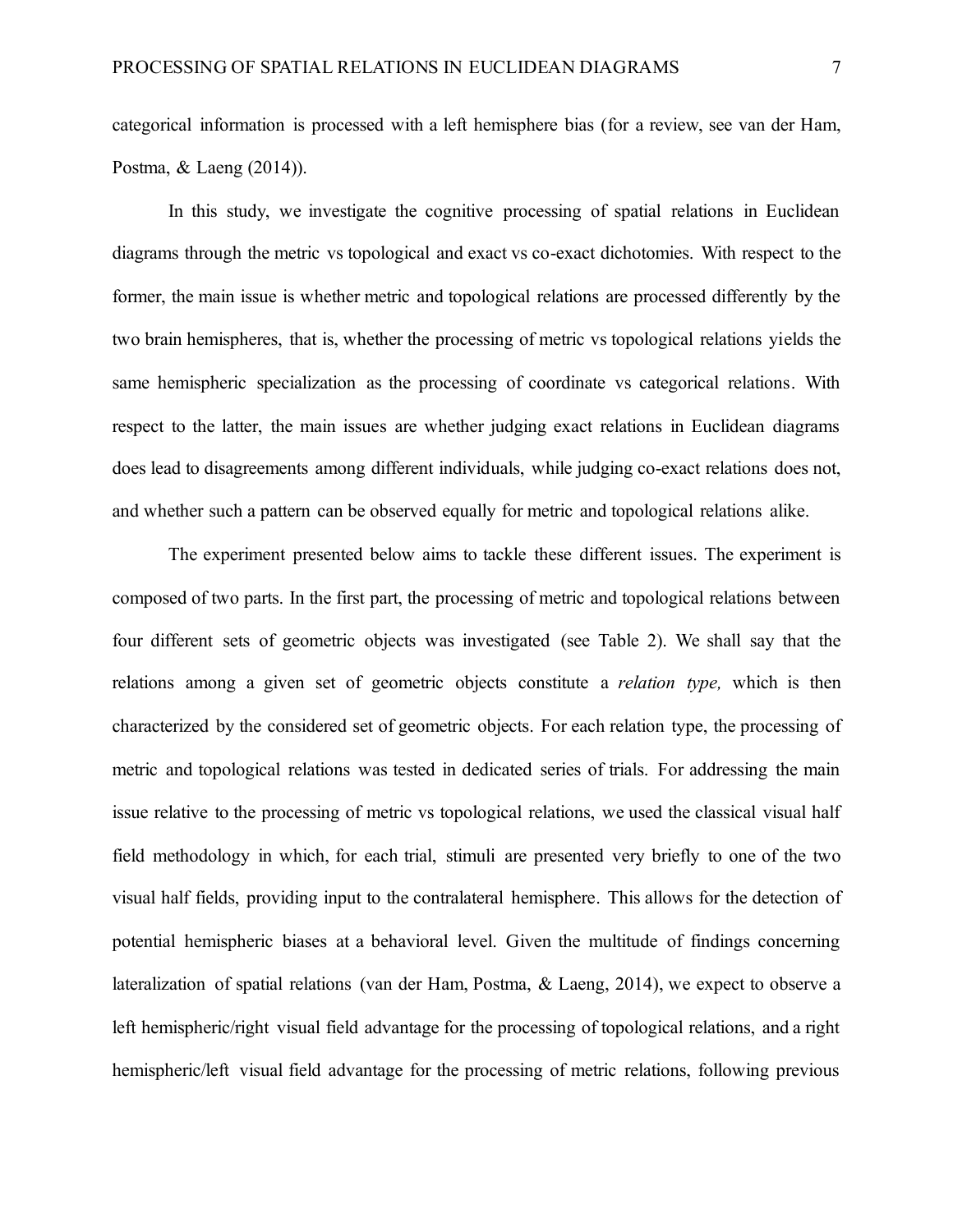results on the processing of coordinate vs categorical relations. In the second part, the processing of five pairs of exact/co-exact relations—among which three were metric and two were topological—was investigated (see Table 3). Each pair was tested in a dedicated series of trials. Within each trial, participants were asked to judge which of the two considered relations holds in a specific Euclidean diagram composed of exactly the objects involved in the relations. For addressing the main issues relative to the processing of exact vs co-exact relations, we divided the stimuli for each pair of exact/co-exact relations into four classes: one class where the exact relation holds, and three different classes where the co-exact relation holds and which correspond to three decreasing levels of variation from the exact case, that is, three decreasing distances from the exact case. We expect to observe that the closer a class of co-exact stimuli is from the exact case, the greater the disagreement among participants will be in judging relations from stimuli of this class. Furthermore, we expect to observe this pattern for metric and topological relations alike. In this second part of the experiment, we also used the classical visual half field methodology in order to investigate eventual hemispheric specializations for the metric vs topological relations tested.

This study aims thus to combine the philosophical analysis of Euclid's diagram-based geometric practice developed by Manders with the experimental methodology of the field of spatial relation processing to investigate one of the central components in the interaction with diagrams in elementary geometry, namely the cognitive processing of spatial relations in geometric diagrams.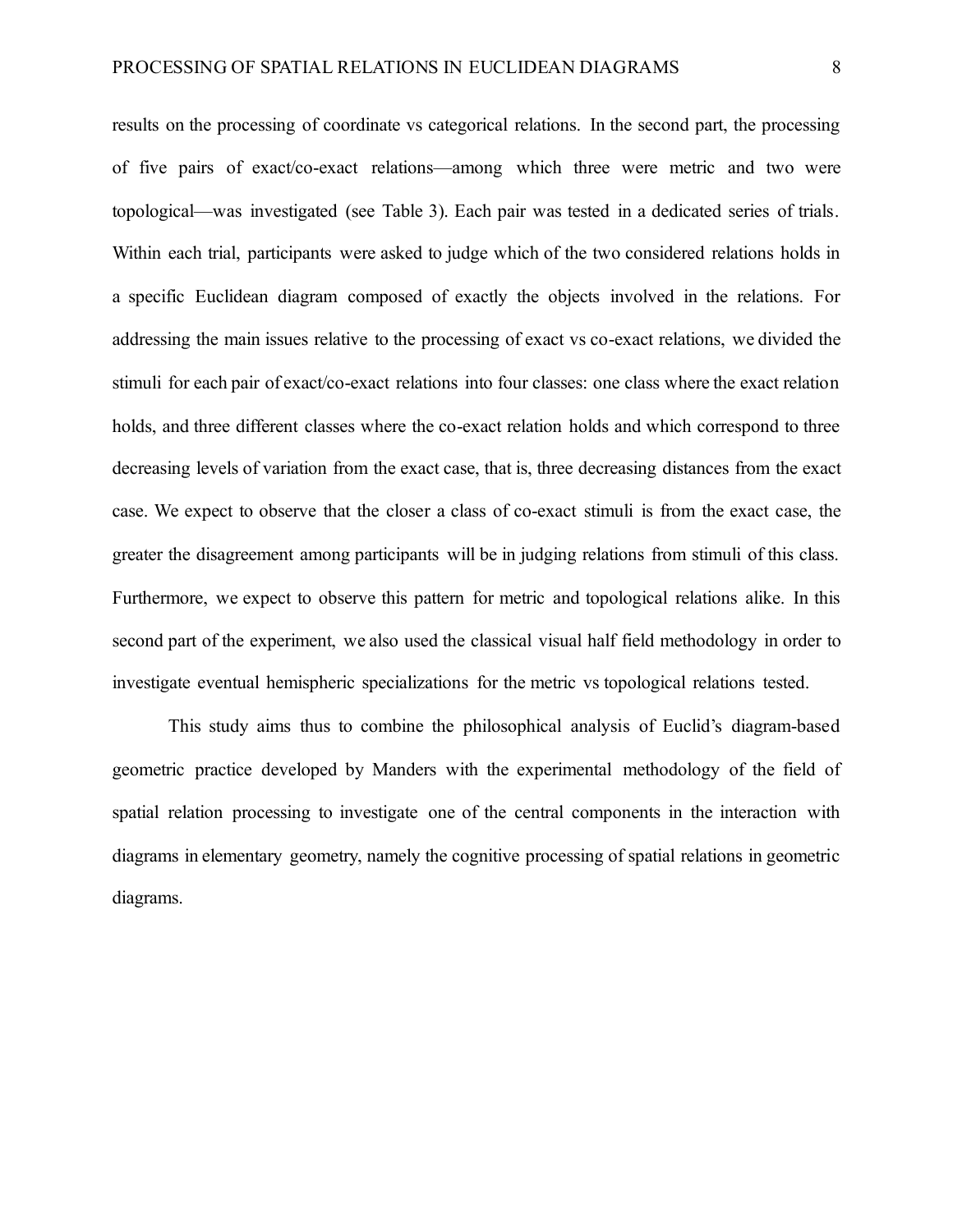#### **Method**

### **Participants**

A total of 25 participants took part in the experiment, one of whom reported visual problems with one eye and was therefore excluded from the final dataset. Therefore the data of 24 participants was included in the analyses (12 male, 12 female, mean age  $= 24.5$ , SD  $= 4.5$ ). One female participant did not complete the second part of the experiment, and so only her data for the first part of the experiment were included in the analyses. All participants were right-handed and had normal or corrected-to-normal vision. The experiment was performed according to the Declaration of Helsinki (2013) and all participants provided informed consent prior to the experiment.

### **Tasks and Stimuli**

The experiment consisted of two parts: the first aimed at assessing hemispheric lateralization patterns for the processing of metric vs topological relations; the second aimed at assessing particular performances for the processing of exact vs co-exact relations.

### *First Part: Processing of Metric vs Topological Relations*

To be able to assess performance and lateralization patterns for the processing of metric vs topological relations, we tested the processing of metric and topological relations for the four relation types in Table 2 in a visual half field task design. Metric and topological relations for each relation type were tested in dedicated series of trials. Descriptions of the stimuli used are presented in Figures 2a, 2b, 3a, and 3b. For each relation type, both a metric and a topological instruction were used.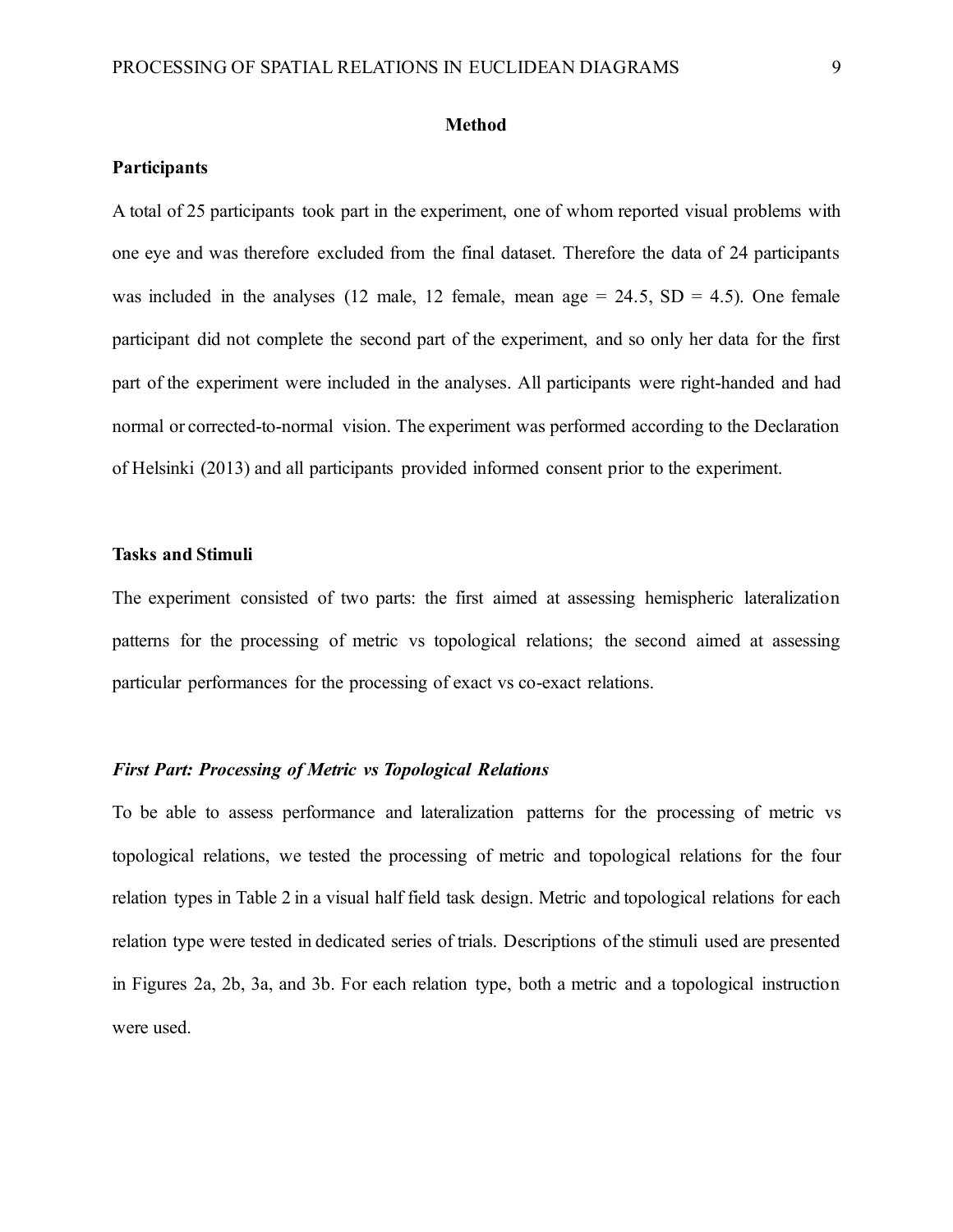Stimuli for the relation types PointCircle (Figure 2a) and 2PointsLine (Figure 2b) were presented in a match-to-sample design, to assess lateralization within working memory. In this design, participants were asked to compare two consecutively presented stimuli. The trials consisted of a central fixation cross (500 ms), central presentation of stimulus 1 (150 ms), retention interval (duration 1000 ms), central fixation cross (500 ms), lateral presentation of stimulus 2 (150 ms, 2.5 degrees of visual angle), a response window set at a maximum of 2000 ms. All stimuli were presented 2.94 cm to the left or right of the center of the screen. Stimuli size varied by type (see Figures 2a and 2b) but never exceeded a width and height of 3.97 cm. Stimuli for the relation type PointCircle consisted of a combination of a circle, a point, and a line connecting the point to the center of the circle. The point was placed inside the circle (0.56 or 0.85 cm from the center), on the circle (1.14 cm from the center), or outside the circle (1.43 or 1.72 cm from the center). The metric instruction was to decide whether or not the line segments in the two consecutive stimuli were of equal length. The topological instruction was to decide whether or not the point was within the same spatial category in the two consecutive stimuli, that is, either inside the circle, on the circle, or outside the circle. Stimuli for the relation type 2PointsLine (Figure 2b) consisted of a combination of a horizontal line, two points, and two line segments connecting each of the two points to the middle of the horizontal line. The magnitude of the angle between the line segments ranged from 15 to 180 degrees. The metric instruction was to decide whether or not the magnitude of the angle formed by the two line segments was equal in the two consecutive stimuli, whereas the topological instruction was to decide whether the two points were on the same side or on opposite sides of the horizontal line.

Perceptual trials with single stimulus presentation were used for the relation types 3Points (Figure 3a) and 2Lines (Figure 3b). These trials consisted of a central fixation cross (500 ms),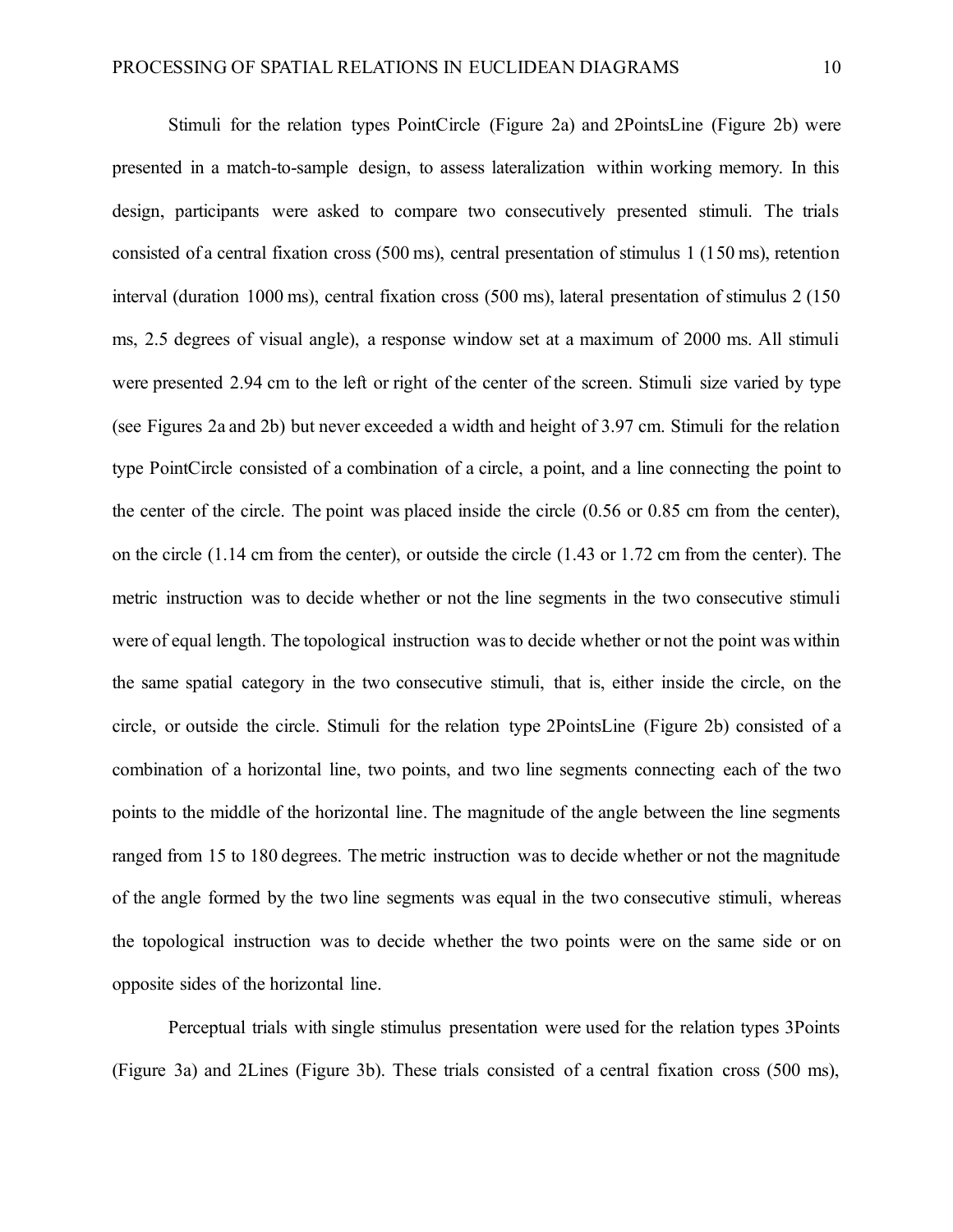lateral stimulus presentation (150 ms, 2.5 degrees of visual angle), and a response window of maximally 2000 ms. All stimuli were presented 2.94 cm to the left or right of the center of the screen. Stimuli size varied by type (Figures 3a and 3b) but never exceeded a width and height of 3.97 cm. The stimuli for the relation type 3Points consisted of a horizontal line, with two smaller points and a larger point. The metric instruction was to decide whether the larger point was closer to the left or to the right smaller point. The topological instruction was to decide whether or not the larger point was between the two smaller points. The stimuli for the relation type 2Lines consisted of two lines that were either parallel or have a relative angle of 5 to 60 degrees. The metric instruction was to decide whether or not the two lines were parallel, whereas the topological instruction was to decide whether or not the two lines intersect.

#### *Second Part: Processing of Exact vs Co-Exact Relations*

To be able to compare performances for the processing of exact vs co-exact relations, stimuli for the five relation types of Table 3 were used in a visual half field task design. The processing of exact and co-exact relations for each relation type was tested in a dedicated series of trials. Examples of stimuli for each relation type are presented in Figures 4a–4e. For each relation type each consisting of a pair of an exact and a co-exact relation—the stimuli were divided into four classes: one class where the exact relation holds, and three different classes where the co-exact relation holds and which correspond to three decreasing distances (far, medium, close) from the exact case (see Figures 4a–4e). The instruction always took the form of asking whether the exact relation holds in the presented stimulus.

Stimuli for all relation types were presented in perceptual trials with single stimulus presentation. These trials consisted of a central fixation cross (500 ms), lateral stimulus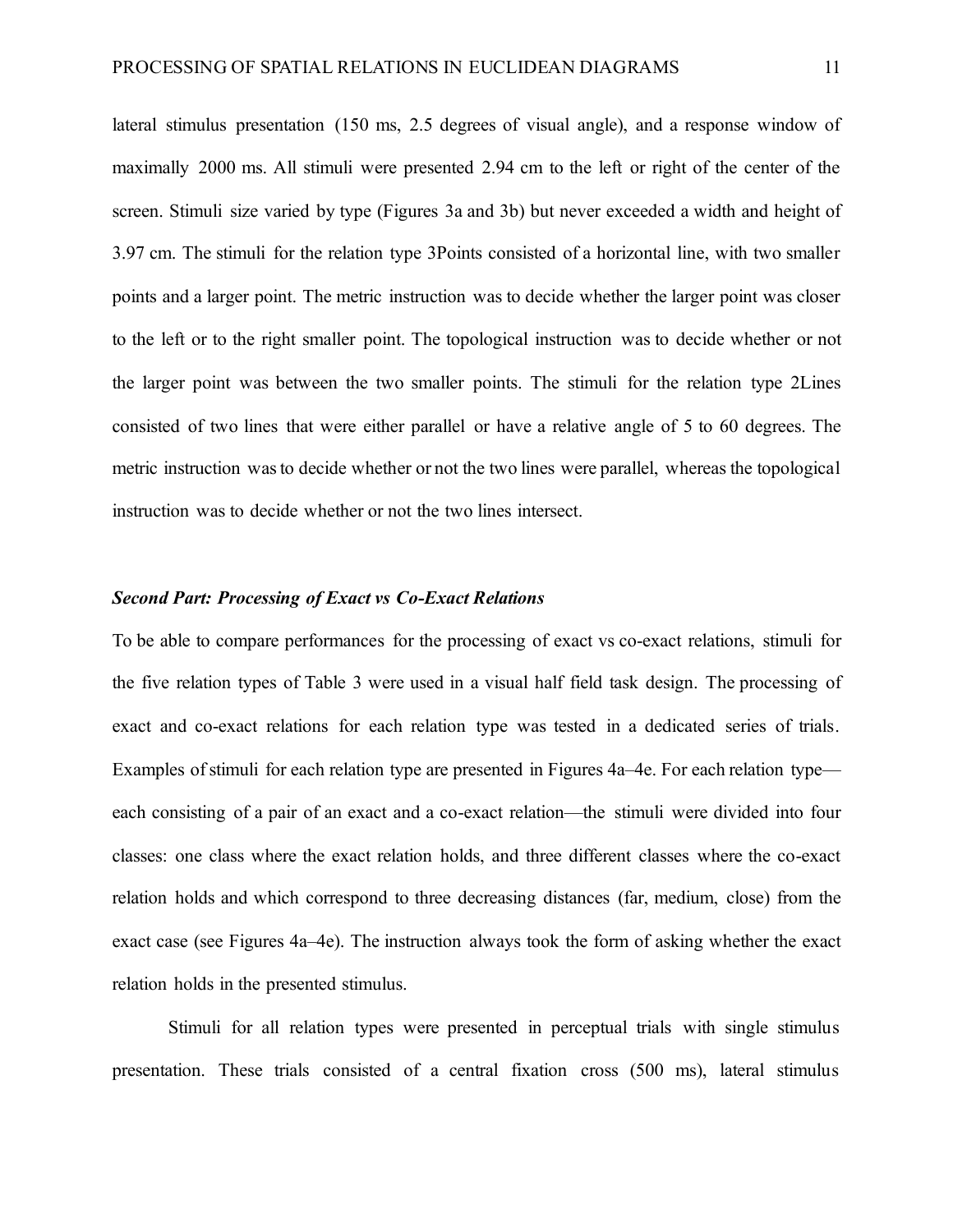presentation (150 ms, 2.5 degrees of visual angle), and a response window of maximally 2000 ms. Stimuli were presented 2.94 cm to the left or right of the center of the screen. Stimuli had a maximum width and height of 3.97 cm. Stimuli for the relation type 2Linesegments (Figure 4a) consisted of two line segments presented simultaneously. The instruction was to decide whether or not the length of the two line segments were equal. If the line segments were not equal in length, they differed either of 1.43 (far), 0.69 (medium), or 0.48 cm (close). The stimuli for the relation type 2Angles (Figure 4b) consisted of two angles presented simultaneously. Here the instruction was to decide whether or not the magnitude of the two angles were equal. If the angles were not equal in magnitude, they differed either of 60 (far), 40 (medium), or 20 degrees (close). Stimuli for the relation type 2Lines (Figure 4c) consisted of two lines presented simultaneously, of which the participant was asked to decide whether or not they were parallel. If not, they differed of 15 (far), 10 (medium), or 5 degrees (close). The stimuli for the relation type LineCircle (Figure 4d) consisted of a combination of a line and a circle. The instruction was to decide whether or not the line was tangent to the circle. If the line was not tangent to the circle, then the line was 0.32 (far), 0.21 (medium), or 0.11 cm (close) 'away' from tangency. Stimuli for the relation type 3Lines (Figure 4e) consisted of three lines which did or did not intersect in a common point. Participants were asked to decide whether or not the three lines were intersecting in a common point. If the three lines did not intersect in a common point, the deviant line was 0.32 (far), 0.21 (medium) or 0.11 cm (close) 'away'from the intersection point of the two lines forming the central cross.

For both parts of the experiment, a total of 48 trials were presented for each relation type, 24 to the left visual field, 24 to the right visual field, equally divided over the response options. Both accuracy and response times were registered. Trials with response times below 200 ms and above 2000 ms were excluded. Trials presented to the left visual field (LVF)—respectively to the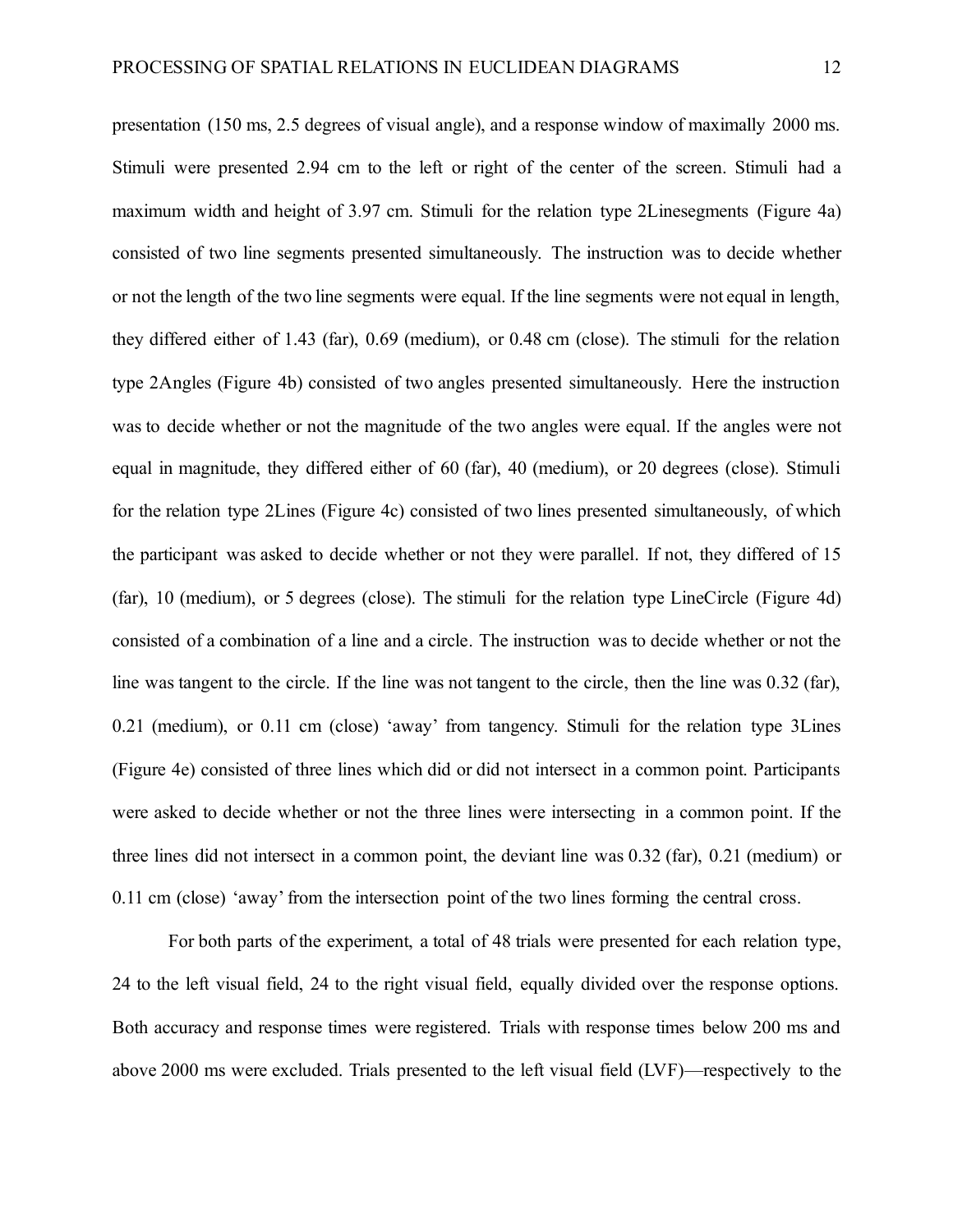right visual field (RVF)—were interpreted as reflecting right hemisphere (RH) processing respectively left hemisphere (LH) processing. Mean performance scores were calculated for each participant for each trial combination of stimulus type and visual field.

#### **Procedure**

Participants first received a brief description of the experiment and were asked to sign the informed consent. Task order was randomized for each participant in a single session. Participants were seated centrally in front of the computer screen (1920x1080), using a chin rest, at a distance of 68.7 cm. Each task was introduced by the experimenter and was preceded by multiple examples. The experimenter ensured the participant understood the instructions before starting the actual measurements. The participant responded to each trial using the keyboard and pressing a button with their right index or middle finger, depending on the response option. Accuracy and response times were collected for each trial.

### **Statistical Analysis**

For the first part of the experiment, lateralization patterns were assessed. For each relation type, a repeated measures general linear model (GLM) was performed, including visual field (LVF, RVF) and spatial relation (metric, topological) as within subject factors. Any significant interactions of visual field and spatial relation were followed up by post hoc comparisons.

In the second part of the experiment, first lateralization patterns were assessed with a paired sample t-tests, comparing visual fields (LVF, RVF) for each relation type. Next, a comparison was performed between the exact and co-exact trials by means of paired sample t-tests, followed by a comparison of the three co-exact conditions (far, medium, close) disregarding visual field, in a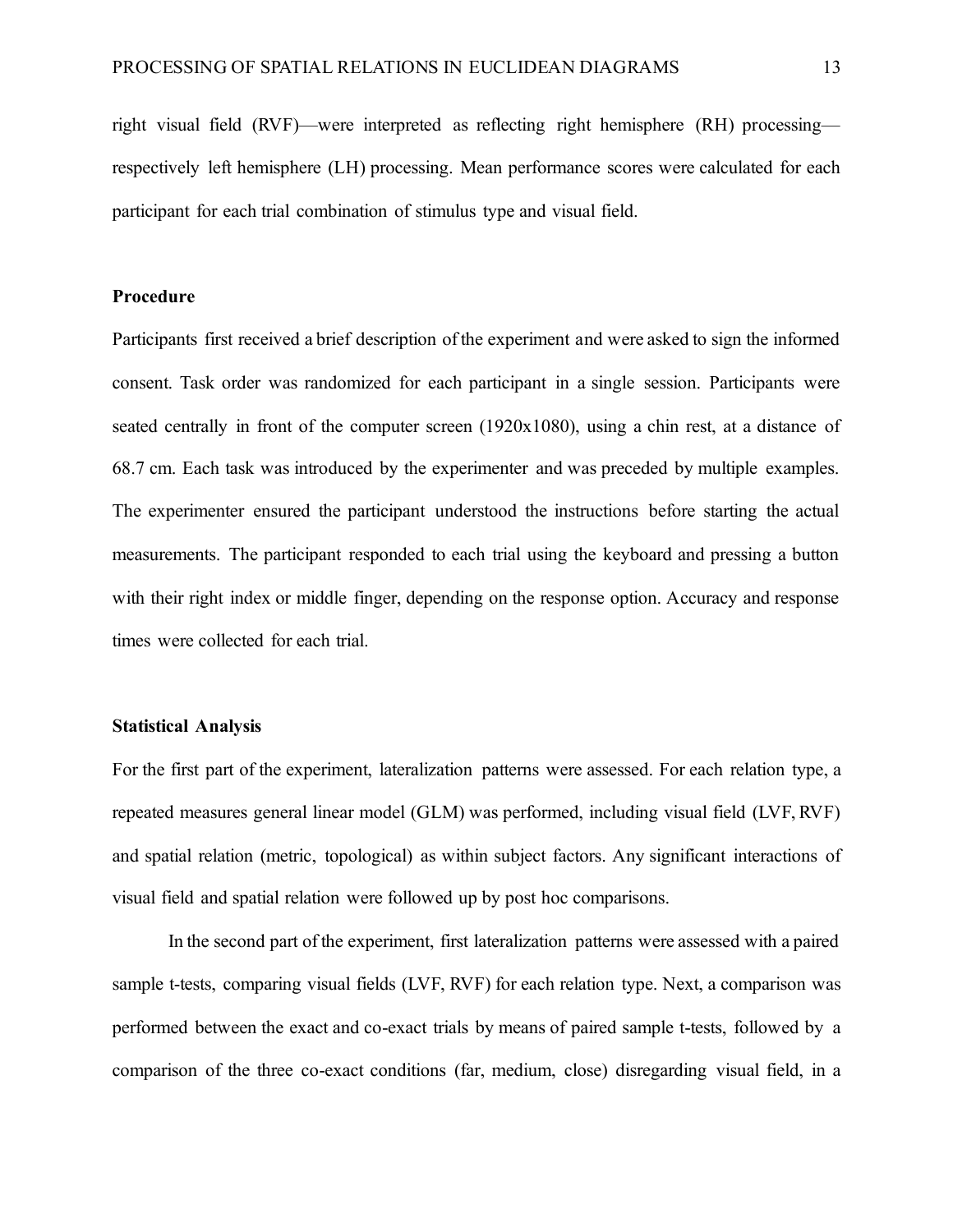repeated measures GLM. Any significant effect of the co-exact conditions was followed up by post hoc comparisons.

All analyses were performed for both accuracy and response times separately.

#### **Results**

#### *First Part: Processing of Metric vs Topological Relations*

To assess the lateralization patterns a repeated measures GLM including visual field (LVF, RVF) and spatial relation (metric, topological) was performed, for both accuracy and response times, for each relation type. For one participant, performance for relation type 2Lines was substantially below chance level (<10%) and therefore excluded. Mean performances for each relation type are reported in Tables 4a (metric case) and 4b (topological case).

For the relation type PointCircle, analysis of accuracy showed a significant main effect of spatial relation,  $F(1,23) = 152.10$ , p < .001, partial eta squared = .869, indicating that performance was more accurate for the topological than metric trials. No further significant effects were found for either accuracy or response times. For the relation type 2PointsLine also a main effect of spatial relation was found for accuracy,  $F(1,23) = 54.82$ ,  $p < 0.001$ , partial eta squared = .839, again with more accurate responses for topological trials, compared to metric trials. No further significant effects were found for accuracy or response times. For the relation type 3Points, also a main effect of spatial relation was found for accuracy,  $F(1,23)=54.82$ , p <.001, partial eta squared = .704. Here performance was more accurate for the metric trials, in comparison to the topological trials. For accuracy, no further significant effects were found. For response times, a main effect of spatial relation was found,  $F(1,23)=43.48$ , p <.001, partial eta squared = .654, as well as a main effect of VF,  $F(1,23) = 4.70$ ,  $p < .041$ , partial eta squared = .170. The interaction of spatial relation and VF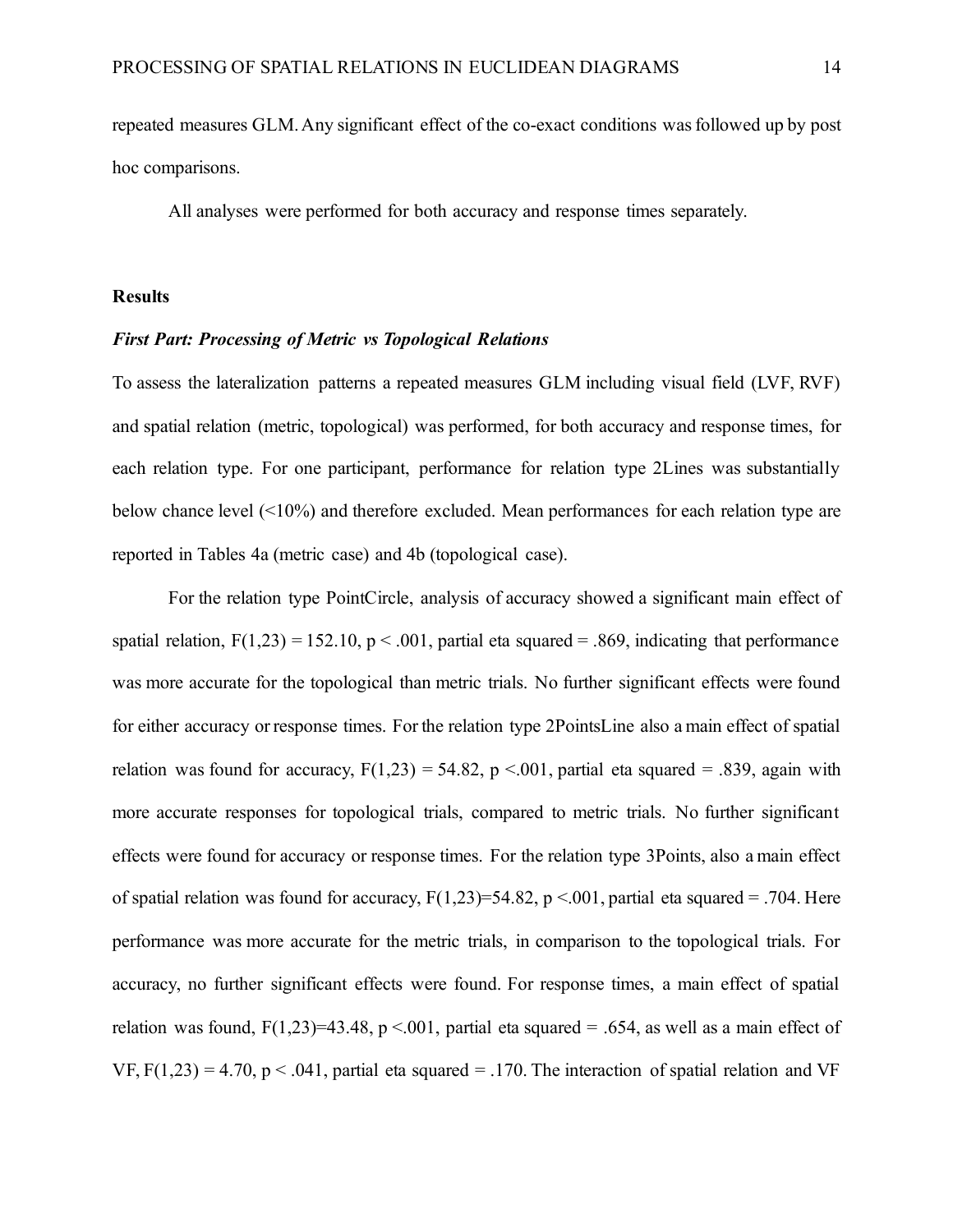was also significant,  $F(1,23) = 5.95$ , p, .05, partial eta squared = .206. This indicates that responses were faster for metric compared to topological trials, and for LVF/RH compared to RVF/LH trials. Furthermore, a significant effect for topological trials was found in particular, with an advantage for LVF/RH trials, compared to RVF/LH trials (p=.009), no VF effect was found for metric trials. For the relation type 2Lines, no significant effects were found for either accuracy or response times.

#### *Second Part: Processing of Exact vs Co-Exact Relations*

Paired sample t-tests were performed between left and right VF for each relation type and for both accuracy and response times. This resulted in 2 significant differences in VF. For the relation type 2Angles (equality of magnitude), LVF/RH showed a lower response time than the RVF/LH, t (22)  $= 2.84$ , p  $\lt$  0.01. For the relation type 3Lines (intersection in a common point), performance for LVF/RH was significantly more accurate than for RVF/LH, t  $(22) = 2.10$ , p <.05. Furthermore, two lateralization effects were at trend level, response times for the relation type 2Linesegments (equality of length) were marginally faster for the RVF/LH compared to the LVF/RH, t  $(22) = 1.83$ ,  $p = 0.081$ , and an opposite pattern was found for the relation type LineCircle (tangency), t (22) = 1.98,  $p = .060$ , were the LVF/RH was marginally faster than the RVF/LH. Mean performances for each relation type are reported in Table 5.

Paired sample t-tests were performed between the exact and co-exact trials for each relation type and for both accuracy and response times. A significant difference between exact and co-exact trials was found on two occasions. For the relation type 2Linesegments (equality of length), responses were faster for exact compared to co-exact trials,  $t(22) = 2.59$ ,  $p < .05$ . Responses were more accurate for co-exact compared to exact trials for the relation type 3Lines (intersection in a common point), t (22) = 2.33,  $p < .029$ . Effects at trend level were found for the relation type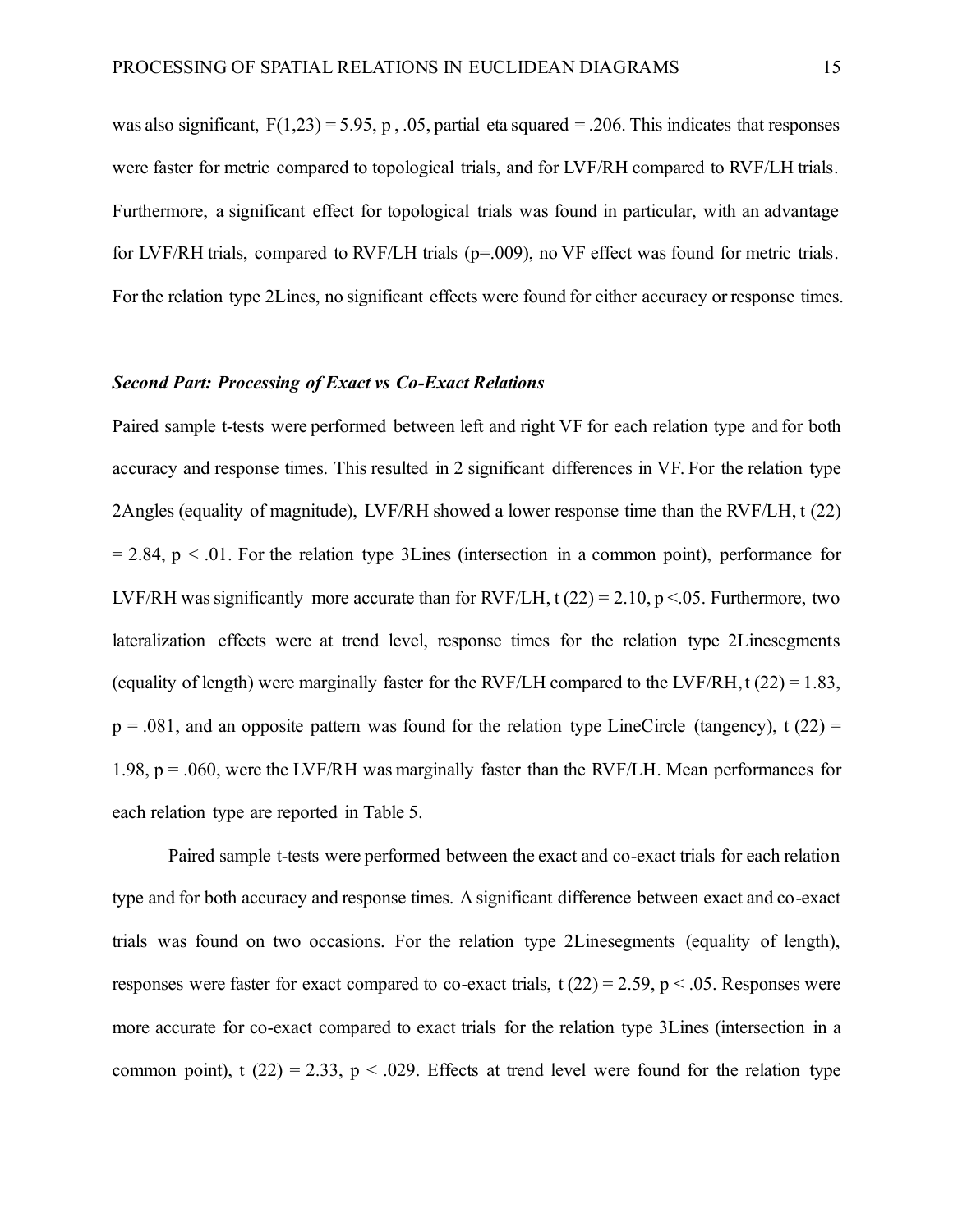2Linesegments (equality of length), where responses were marginally more accurate for co-exact compared to exact trials,  $t(22) = 2.00$ ,  $p = 0.058$ , and for the relation type LineCircle (tangency), where responses were faster for exact compared to co-exact trials, t  $(22) = 1.80$ ,  $p = .085$ .

Effects on performance of the three co-exact conditions—corresponding to three decreasing distances from the exact case (far, medium, close)—were found for each relation type (see Figures 5a and 5b). With regard to accuracy, all general linear models of distances from the exact case showed a significant main effect of distance from the exact case  $(p<01)$  in all cases). For the relation types 2Angles (equality of magnitude) and 3Lines (intersection in a common point), performance on medium distance trials was significantly lower than for far distance trials, and lower for close in comparison to medium. For the relation types 2Linesegments (equality of length), LineCircle (tangency), and 2Lines (parallel), performance for the far distance trials were significantly better in comparison to both medium and close  $(p<0.05$  in all cases). For response times, a highly similar data pattern was found. Again, distance from the exact case showed a significant main effect in all tasks ( $p \le 0.001$  in all cases). For the relation types 2Linesegments (equality of length) and 3Lines (intersection in a common point), response times significantly increased from each distance to the next, and for the relation types 2Angles (equality of magnitude), LineCircle (tangency), and 2Lines (parallel), responses were significantly faster for the far distance trials in comparison to both medium and close distance trials.

Because the question asked—whether a certain relation holds in the presented stimulus always admitted one of two possible answers, and because accuracy was above chance level for each stimulus, the accuracy measure for each stimulus reflected directly the level of agreement among participants in judging the spatial relation instantiated in the stimulus. More specifically, the accuracy measure reflected the percentage of participants constituting the largest group of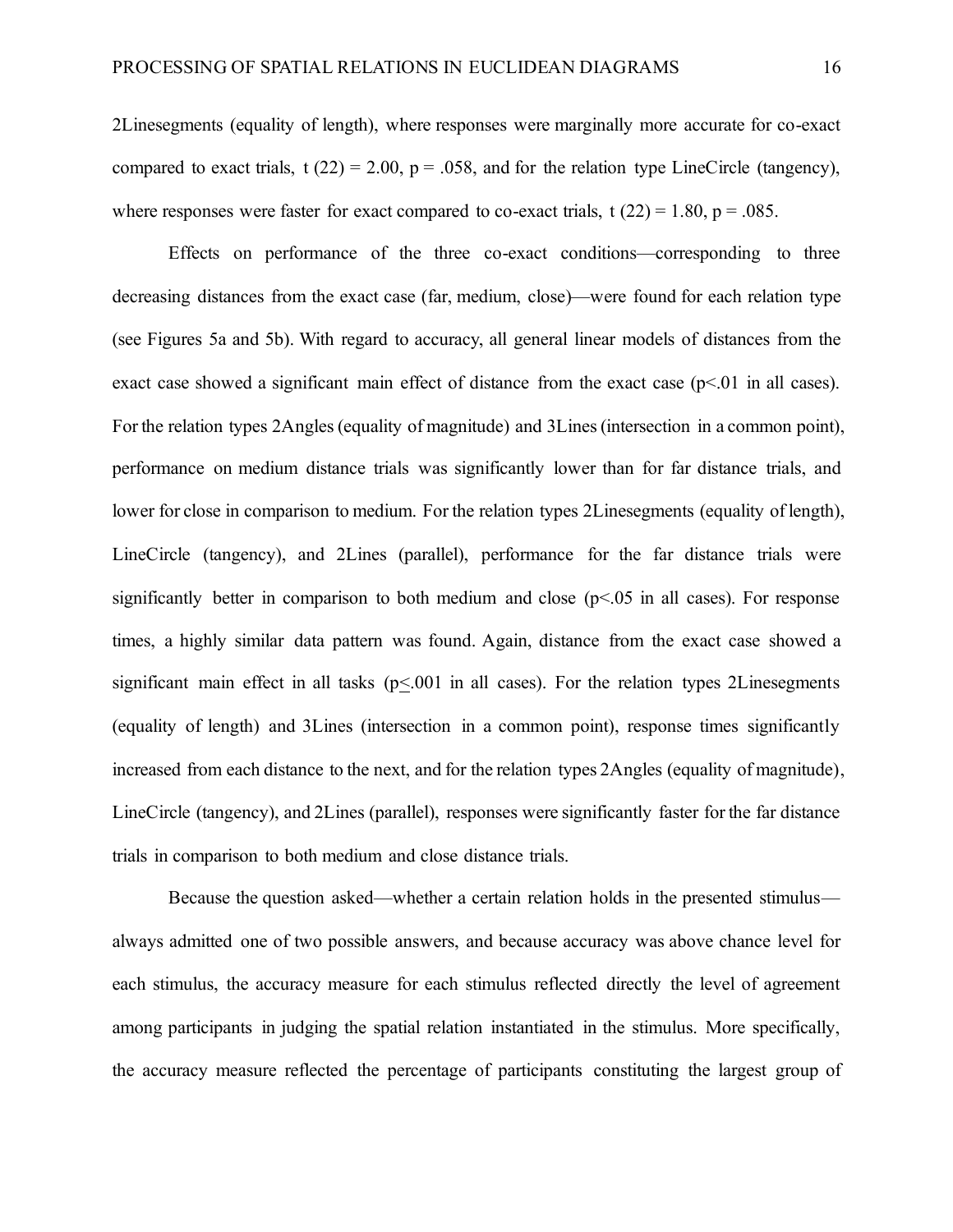participants who agreed in judging the considered relation, in which case 100% would correspond to the maximal level of agreement, and 50% would correspond to the minimal level of agreement. It follows from this that the results reported for the accuracy measure translate directly to the level of agreement measure. In particular, this means that there is a significant main effect of the distance from the exact case on the level of agreement, that is, the level of agreement among participants in judging co-exact relations decreases with the distance from the exact case (see Figure 5a). Furthermore, these effects were observed for metric and topological relations alike. These results are in line with our initial expectations regarding the processing of exact vs co-exact relations.

#### **Discussion**

The experiment just reported aimed to investigate the cognitive processing of spatial relations in Euclidean diagrams through two dichotomies that have been advanced as fundamental to understand how diagrams are used in the geometrical proofs of Euclid's *Elements*. The first part of the experiment was concerned with the processing of metric vs topological relations, while the second part was concerned with the processing of exact vs co-exact relations.

Regarding the processing of metric vs topological relations, we expected to observe a left hemisphere advantage for topological relations and a right hemisphere advantage for metric relation processing. Our results indicate that hemispheric differences exist for only a few of the stimuli used. The right hemisphere appears to be involved more for the relation type 2Angles (equality of magnitude), for which the precise magnitude of angles is to be assessed. This is in agreement with the typically found right hemisphere advantage for metric processing. In contrast, a right hemisphere advantage was also found for 3Points (between) and 3Lines (intersection in a common point), entailing topological decisions. The lack of lateralization effects and these two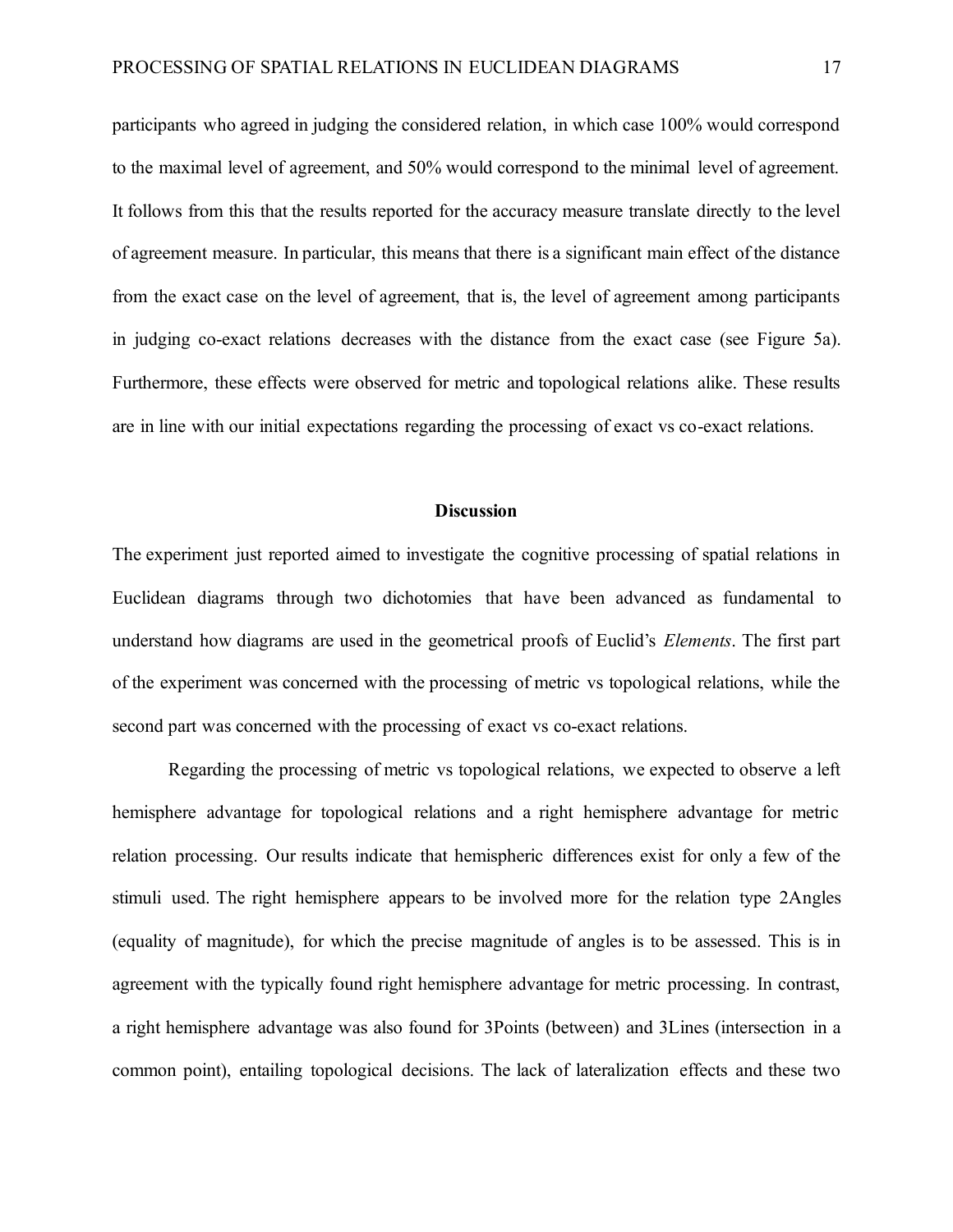right hemispheric advantages may indicate that other processing mechanisms are at play. Given the layout of the stimuli, it could be that the attentional focus needed to accurately solve these tasks may lead to a different hemispheric preference, with a right hemispheric bias for a large or global attentional scope (van der Ham, Postma, & Laeng, 2014).

Regarding the processing of exact vs co-exact relations, we expected to observe that the closer a class of co-exact stimuli is from the exact case, the greater the disagreement among participants will be in judging relations from stimuli of this class. The results of the second part of the experiment support this hypothesis: for each of the five pairs of exact/co-exact relations tested, the level of agreement among participants in the three classes of co-exact stimuli decreases with the distance to the exact case. Furthermore, this effect was observed for both topological and metric relations alike. This means that, from a cognitive perspective, the exact/co-exact distinction is orthogonal to the metric/topological distinction. The results also show that, for the five pairs of exact/co-exact relations, the level of agreement for the class of stimuli corresponding to the exact case was higher than the one for the class of co-exact stimuli closest to the exact case. This is not surprising, insofar as this reflects an intuitive expectation that chances to judge a co-exact stimulus that is very close to an exact one as instantiating an exact relation—e.g., judging that a line is tangent to a circle in a stimulus where the line is almost tangent to the circle—should be higher than the ones of judging an exact stimulus as instantiating a co-exact relation—e.g., judging that a line is not tangent to a circle in a stimulus where the line is indeed tangent to the circle.

These results have direct philosophical implications for two important themes of Manders' epistemological analysis of Euclid's diagram-based geometric practice.

First, they provide empirical support for Manders' *rationale* as to why Euclid only reads off co-exact relations from diagrams in the course of his geometrical proofs. To see this, imagine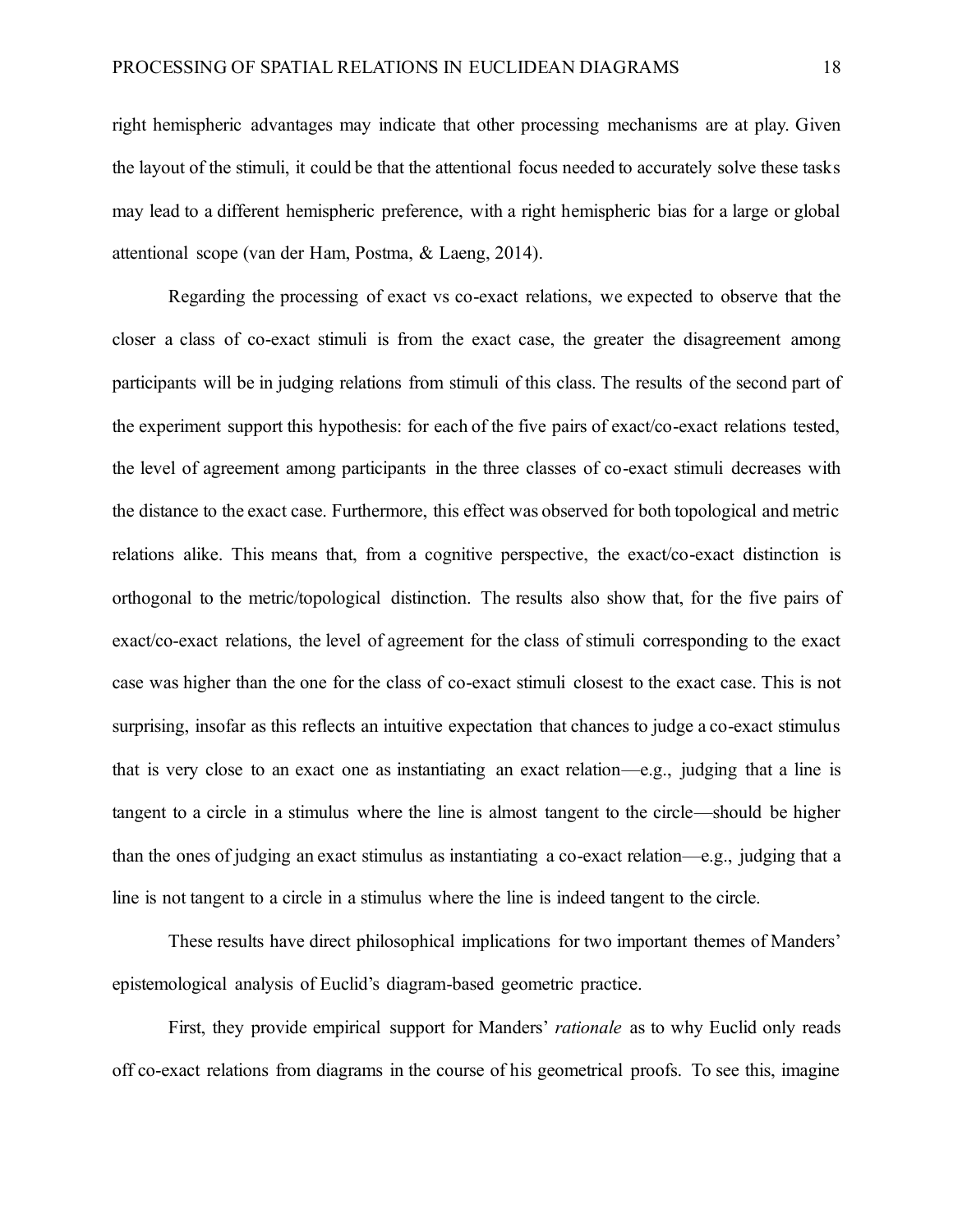a given geometrical proof starting with a set of construction steps such that, for any geometric configuration that can be produced according to these steps, a certain *exact* relation *R* always holds among some of its objects. Because any concrete diagram produced with ruler and compass is always imperfect to some extent, the concrete diagrams that can be produced according to these construction steps will always be such that the exact relation *R* will never be perfectly instantiated. More specifically, in any such concrete diagram, the objects involved in *R* will always come close to realizing *R*, the level of care with which the concrete diagram is produced determining how close. What our results show is that judging whether an exact relation *R* holds in such diagrams is bound to yield a maximal level of disagreement among individuals. This means that if the diagrambased geometric practice of Euclid's *Elements* was to require of its participants to judge exact relations from Euclidean diagrams, it would not be able to maintain uniformity of responses in doing so, and the practice would then fall into disarray. Manders' *rationale* appears thus to be grounded, on the one hand, in the necessarily imperfect nature of concrete diagrams, and, on the other hand, in the cognitive difficulty of individuals to agree in judging exact relations in diagrams in which such relations are not perfectly instantiated.

Second, our results provide some empirical explanations for what Manders refers to as *diagram discipline*, that is, "standards for the proper production and refinement of diagrams" (Manders, 2008, p. 96). To see this, imagine a given geometrical proof starting with a set of construction steps such that, for any geometric configuration that can be produced according to these steps, a certain *co-exact* relation *R* always holds among some of its objects. Some of the concrete diagrams produced according to these construction steps will be such that the relation *R*  will end up very close to the exact case. What our results show is that judging whether a co-exact relation holds in such diagrams is also bound to yield a maximal level of disagreement among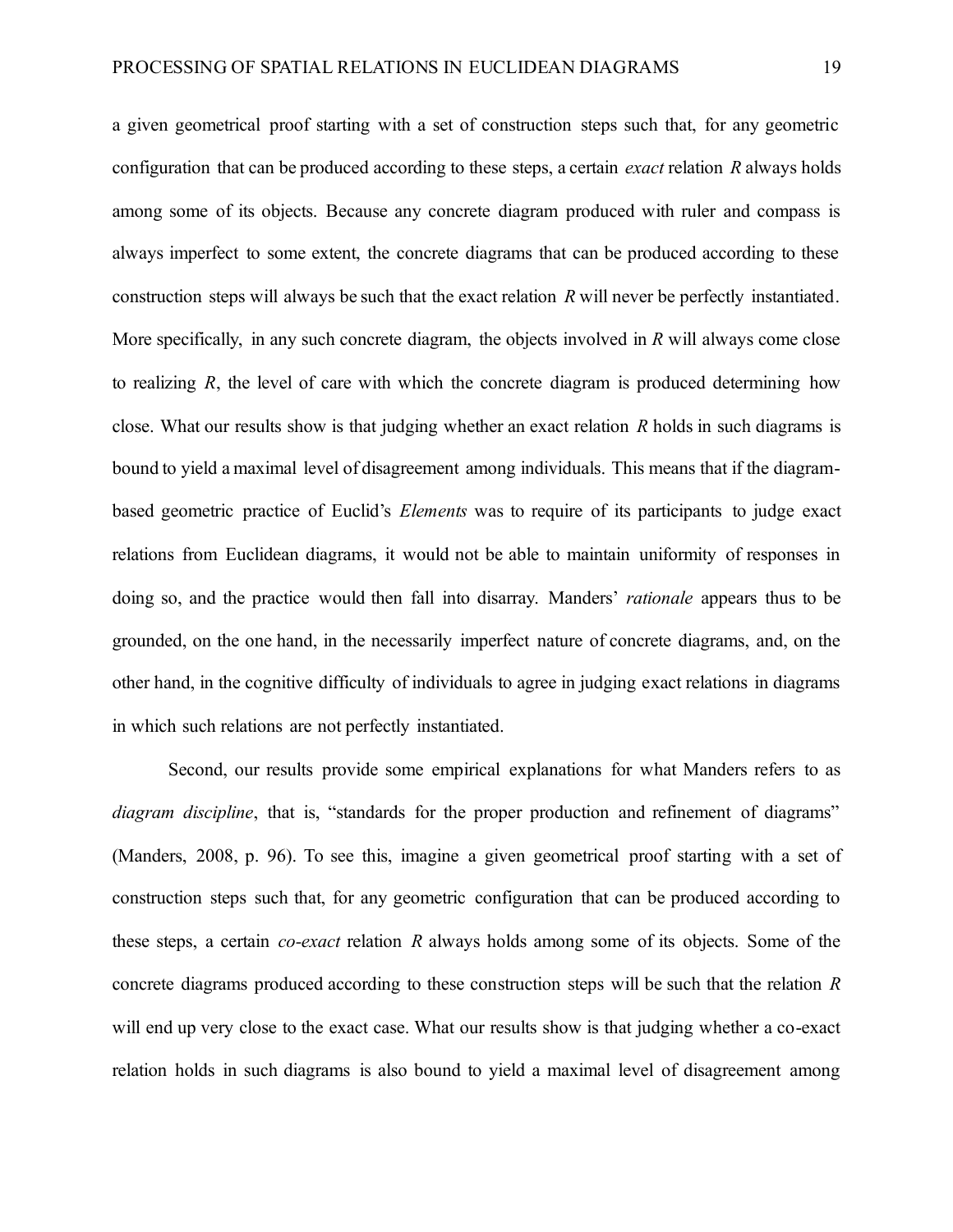individuals. This means that the practice shall have rules to control the acceptability of the concrete diagrams produced in practice, and to eventually reject those diagrams for which uniformity of responses cannot be attained. This is precisely what diagram discipline consists in. More specifically, Manders emphasizes that "Diagram-based attribution requires […] that the feature attributed appear in *appropriately produced* diagrams" (Manders, 2008, p. 96), and that when "defects are recognizable, and when they appear severe, or pertinent to co-exact attributions made from the diagram, complaints are in order" (Manders, 2008, p. 98), which might lead to reject concrete diagrams and re-draw new ones. The necessity of a diagram discipline in Euclid's diagram based geometric practice appears thus to be grounded, in part, in the cognitive difficulty of individuals to agree in judging co-exact relations in diagrams where such relations come close to exact ones.

### **Conclusion**

The cognitive processing of spatial relations in Euclidean diagrams is an important issue both for the philosophy of mathematics with respect to the logical and epistemological analysis of how agents interact with diagrams in the context of Euclid's diagram-based geometric practice, and for cognitive science with regard to the analysis of the cognitive mechanisms at play in these interactions. In this study, we showed how the philosophical analysis of Euclid's diagram-based geometric practice due to Manders can be fruitfully combined with the experimental methodologies of the field of cognitive relation processing to move forwards on this issue: the philosophical analysis provides a conceptual framework for structuring the empirical inquiry of these interactions by singling out issues of particular importance and by providing essential conceptual distinctions; relevant experimental methodologies from the field of spatial relation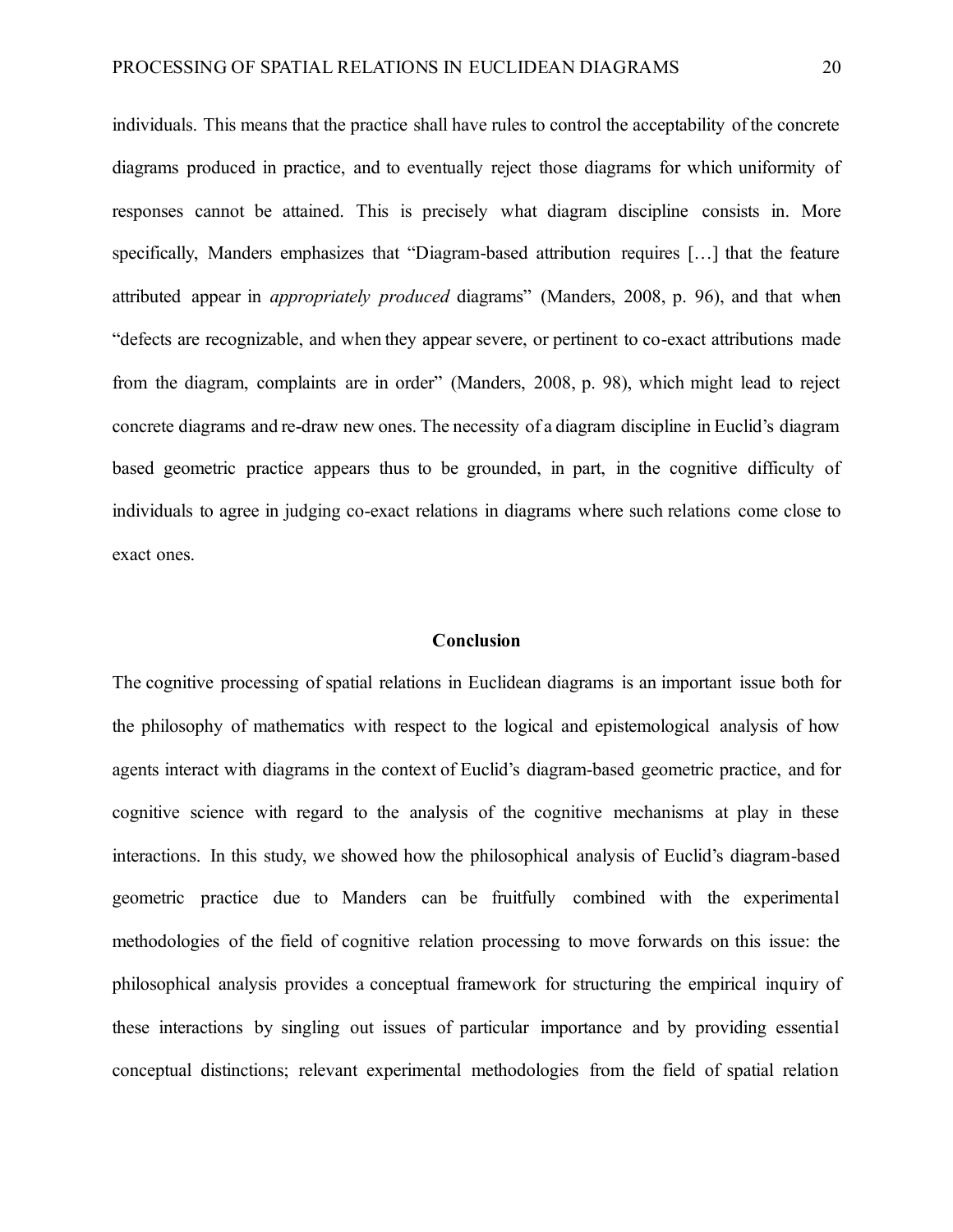processing can then be recruited to design experiments so as to yield empirical information on the cognitive mechanisms involved; the results thus obtained can in turn be shown to have various implications for the philosophical analysis itself. This study constitutes, however, only a preliminary attempt to foster interaction between philosophy and cognitive science on this issue. Further interdisciplinary works in this direction may have the potential to yield important insights not only for the paradigmatic case of Euclid's diagram-based geometric practice, but also for other mathematical practices where diagrams play a substantial role.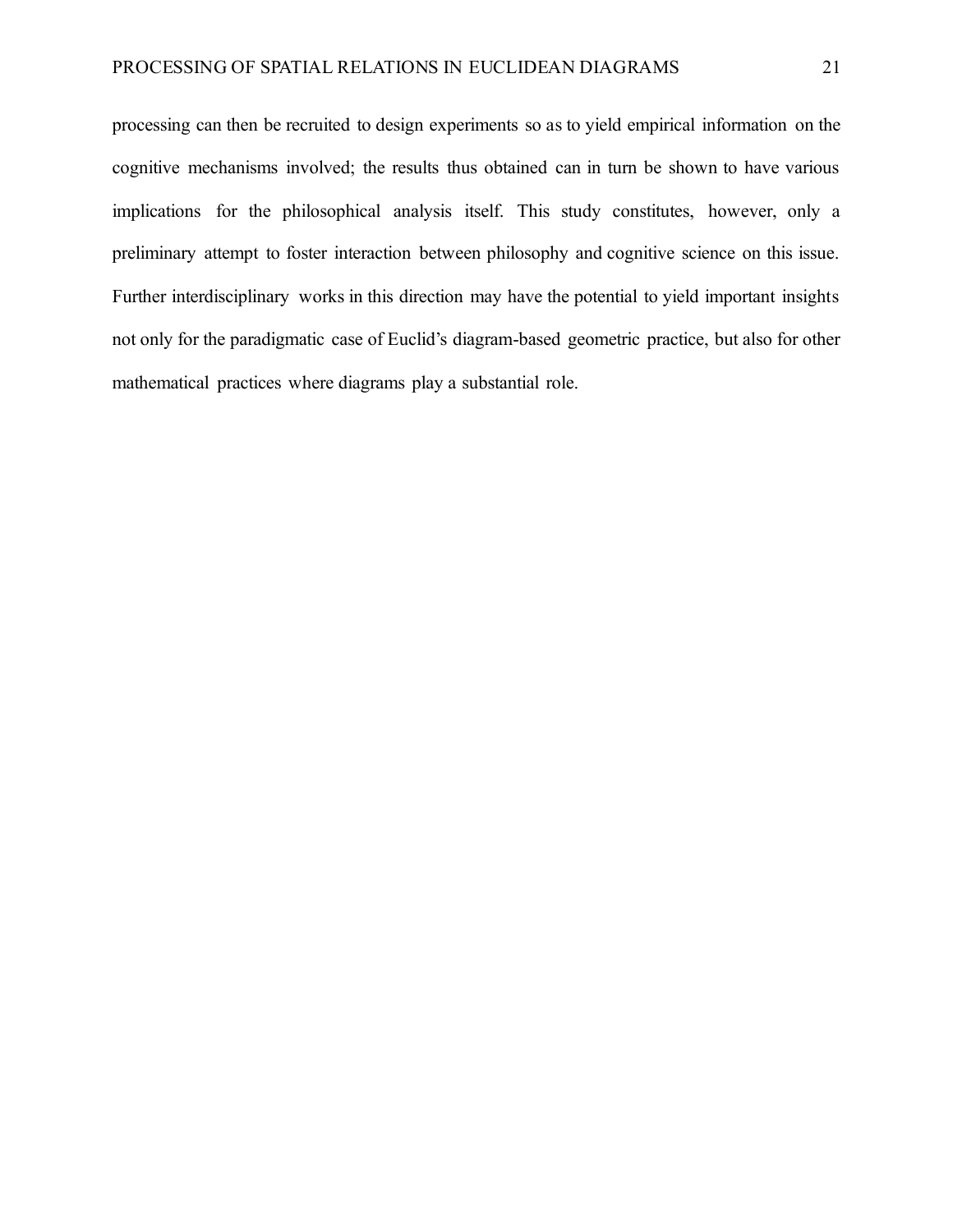#### References

Euclid. (1959). *Elements.* (D. Densmore, Ed., & T. Heath, Trans.) New York: Dover Books.

- Ferreirós, J. (2015). *Mathematical Knowledge and the Interplay of Practices.* Princeton: Princeton University Press.
- Giaquinto, M. (2007). *Visual Thinking in Mathematics: An Epistemological Study.* Oxford: Oxford University Press.

Hartshorne, R. (2000a). *Geometry: Euclid and Beyond.* New York: Springer-Verlag.

- Hartshorne, R. (2000b). Teaching geometry according to Euclid. *Notices of the American Mathematical Society , 47* (4), 460-465.
- Koedinger, K. R., & Anderson, J. R. (1990). Abstract planning and perceptual chunks: Elements of expertise in geometry. *Cognitive Science , 14* (4), 511-550.
- Kosslyn, S. M. (1987). Seeing and imagining in the cerebral hemispheres: A computational approach. *Psychological Review , 94* (2), 148-175.
- Kosslyn, S., Koenig, O., Barrett, A., Backer Cave, C., Tang, J., & Gabrieli, J. (1989). Evidence for two types of spatial representations: Hemispheric specialization for categorical and coordinate relations. *Journal of Experimental Psychology: Human Perception and Performance , 15* (4), 723-735.
- Landy, D., & Goldstone, R. L. (2007). How abstract is symbolic thought? *Journal of Experimental Psychology: Learning, Memory, and Cognition , 33* (4), 720-733.
- Landy, D., & Goldstone, R. L. (2010). Proximity and precedence in arithmetic. *63* (10), 1953– 1968.
- Mancosu, P. (2008). *The Philosophy of Mathematical Practice.* Oxford: Oxford University Press.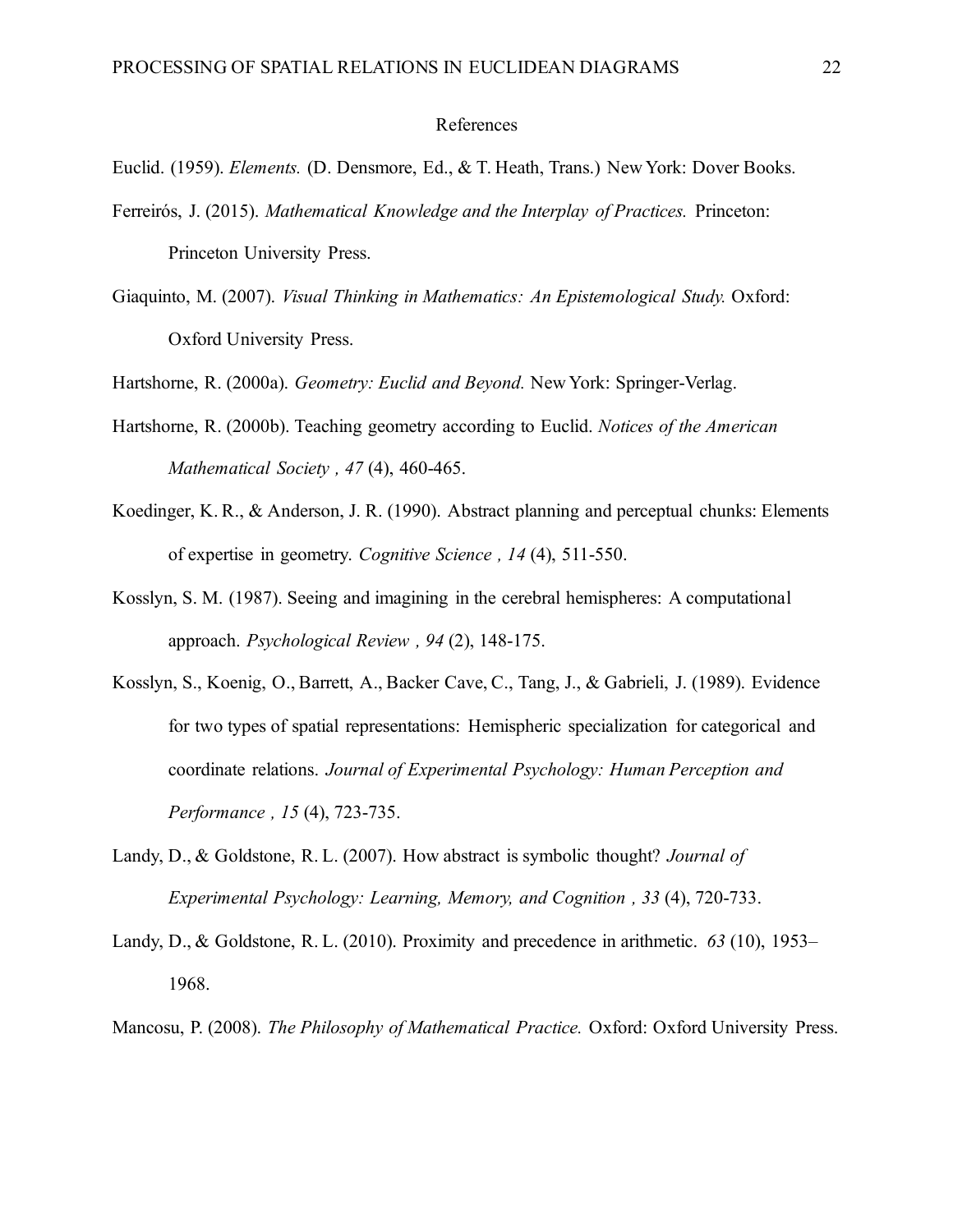- Manders, K. (2008). The Euclidean diagram. In P. Mancosu, *The Philosophy of Mathematical Practice* (pp. 80-133). Oxford: Oxford University Press.
- Mueller, I. (1981). *Philosophy of Mathematics and Deductive Structure in Euclid's Elements.* Cambridge MA: The MIT Press.
- Netz, R. (1999). *The Shaping of Deduction in Greek Mathematics.* Cambridge: Cambridge University Press.
- van der Ham, I., Postma, A., & Laeng, B. (2014). Lateralized perception: The role of attention in spatial relation processing. *Neuroscience and Biobehavioral Reviews , 45*, 142-148.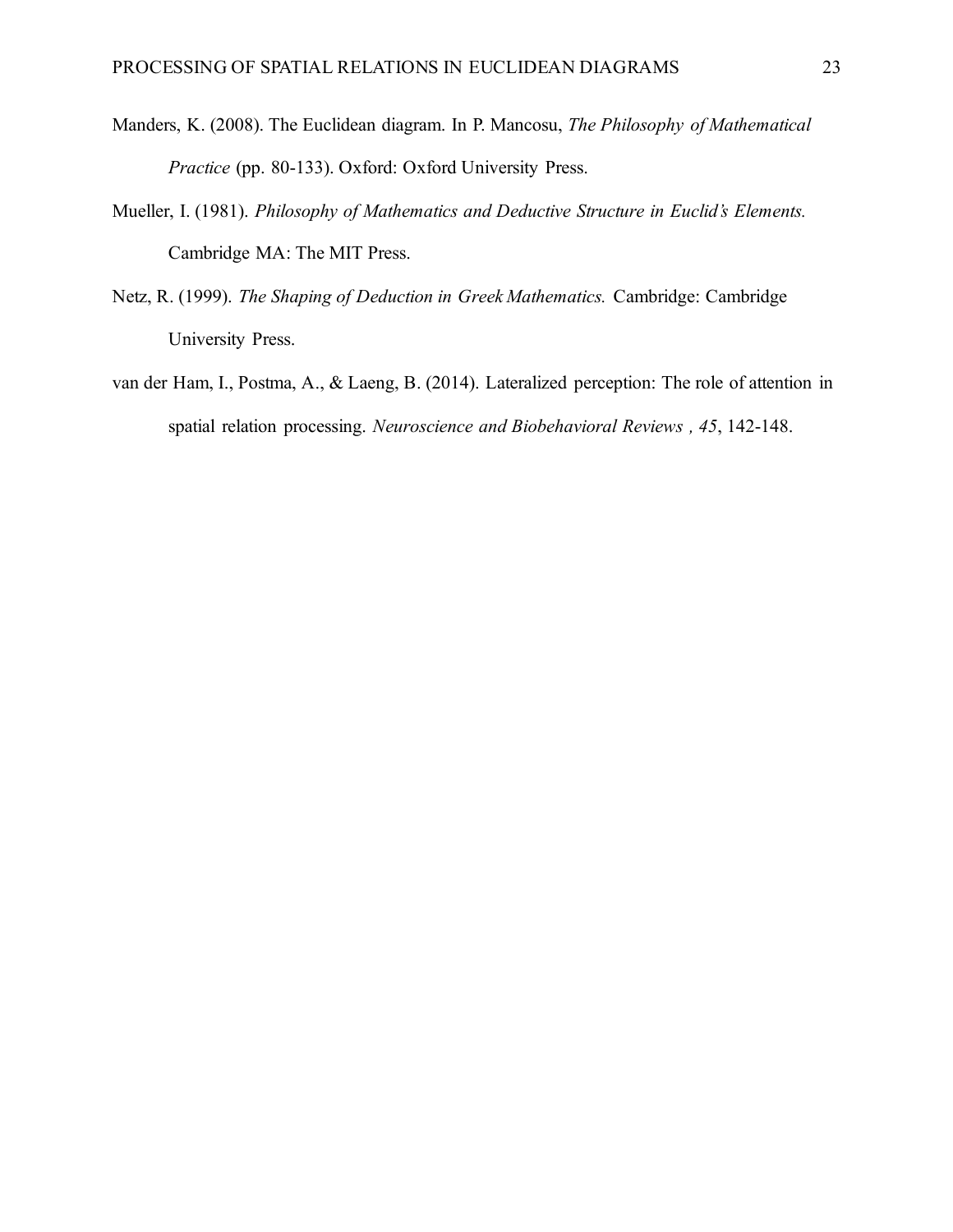### Footnotes

<sup>1</sup>It should be noted that, in a wider sense, every spatial relation in a Euclidean diagram is metric, insofar as it can always be defined in metric terms. In this sense, topological relations would also count as metric relations, and there would not be a dichotomy between metric and topological relations. The term metric has, however, been used in a narrower sense in the literature on Euclidean diagrams to refer to a finer class of spatial relations that could not be defined in terms of appearance of Euclidean diagrams.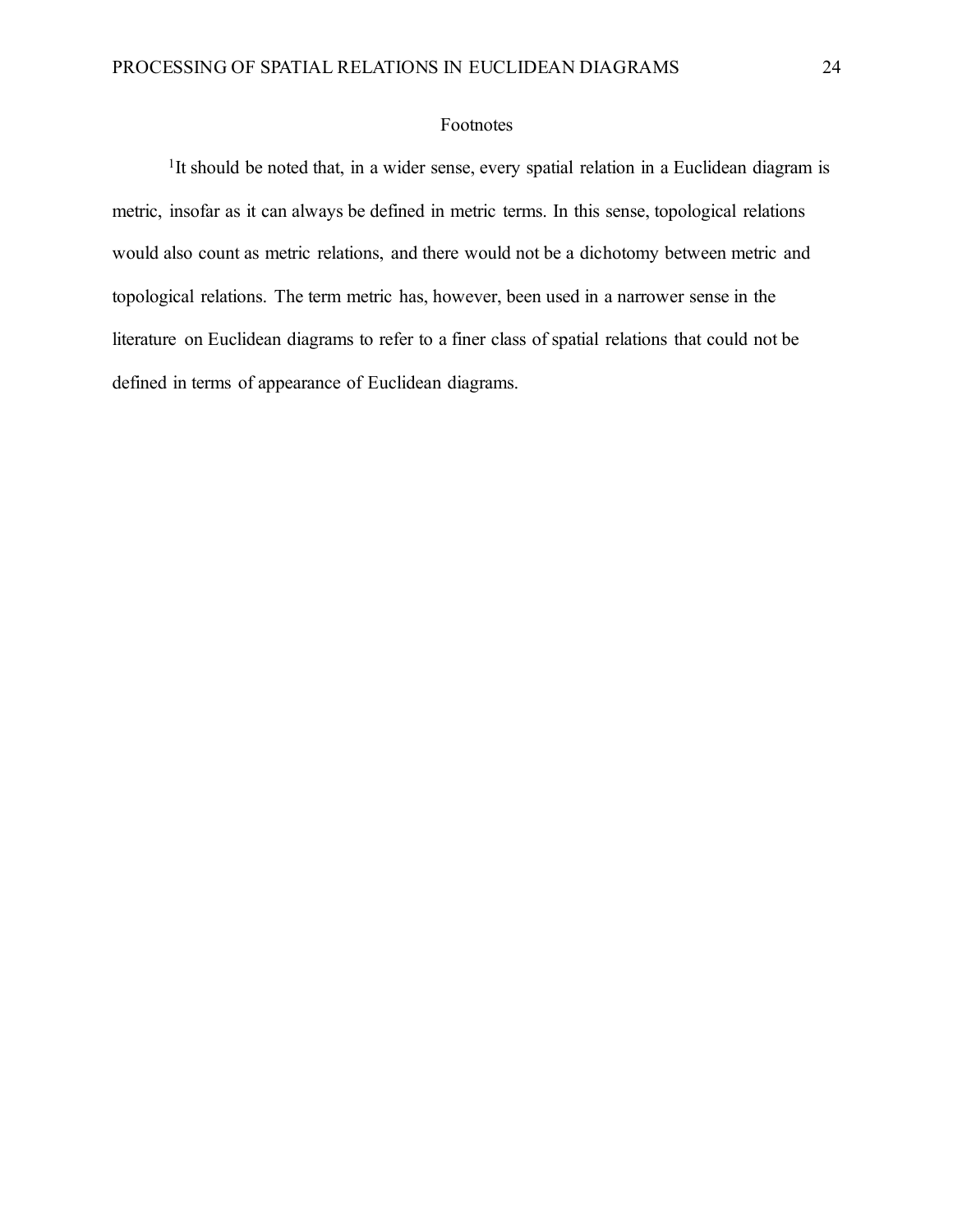## Tables

## Table 1

A non-exhaustive list of spatial relations in Euclidean diagrams

|                    | <b>Exact</b>                                 | Co-Exact                                       |
|--------------------|----------------------------------------------|------------------------------------------------|
| <b>Metric</b>      | Two line segments: <i>equality of length</i> | Two line segments: <i>inequality of length</i> |
|                    | Two angles: equality of magnitude            | Two angles: inequality of magnitude            |
|                    | Two areas: equality of magnitude             | Two areas: inequality of magnitude             |
|                    | Two figures: congruence                      | Two figures: non-congruence                    |
|                    | Two pairs of line segments:                  | Two pairs of line segments: non-               |
|                    | proportionality                              | proportionality                                |
|                    | Four points: <i>concyclicity</i>             | Four points: non-concyclicity                  |
|                    | Two lines: parallel                          | Two lines: non-parallel                        |
| <b>Topological</b> | Three lines: <i>intersection</i> in a        | Three lines: pairwise intersection             |
|                    | common point                                 | in three distinct points                       |
|                    | Three curves: <i>intersection in a</i>       | Three curves: <i>pairwise intersection</i>     |
|                    | common point                                 | in three distinct points                       |
|                    | A line, a curve: <i>tangency</i>             | A line, a curve: <i>non-tangency</i>           |
|                    | Two curves: tangency                         | Two curves: <i>non-tangency</i>                |
|                    | A point, a segment: on                       | A point, a segment: within                     |
|                    | A point, a region: on                        | A point, a region: within                      |

*Note*: This is a non-exhaustive list of spatial relations in Euclidean diagrams classified in terms of the two dichotomies metric vs topological and exact vs co-exact. For further examples of spatial relations in Euclidean diagrams, see (Manders, 2008, pp. 92-93).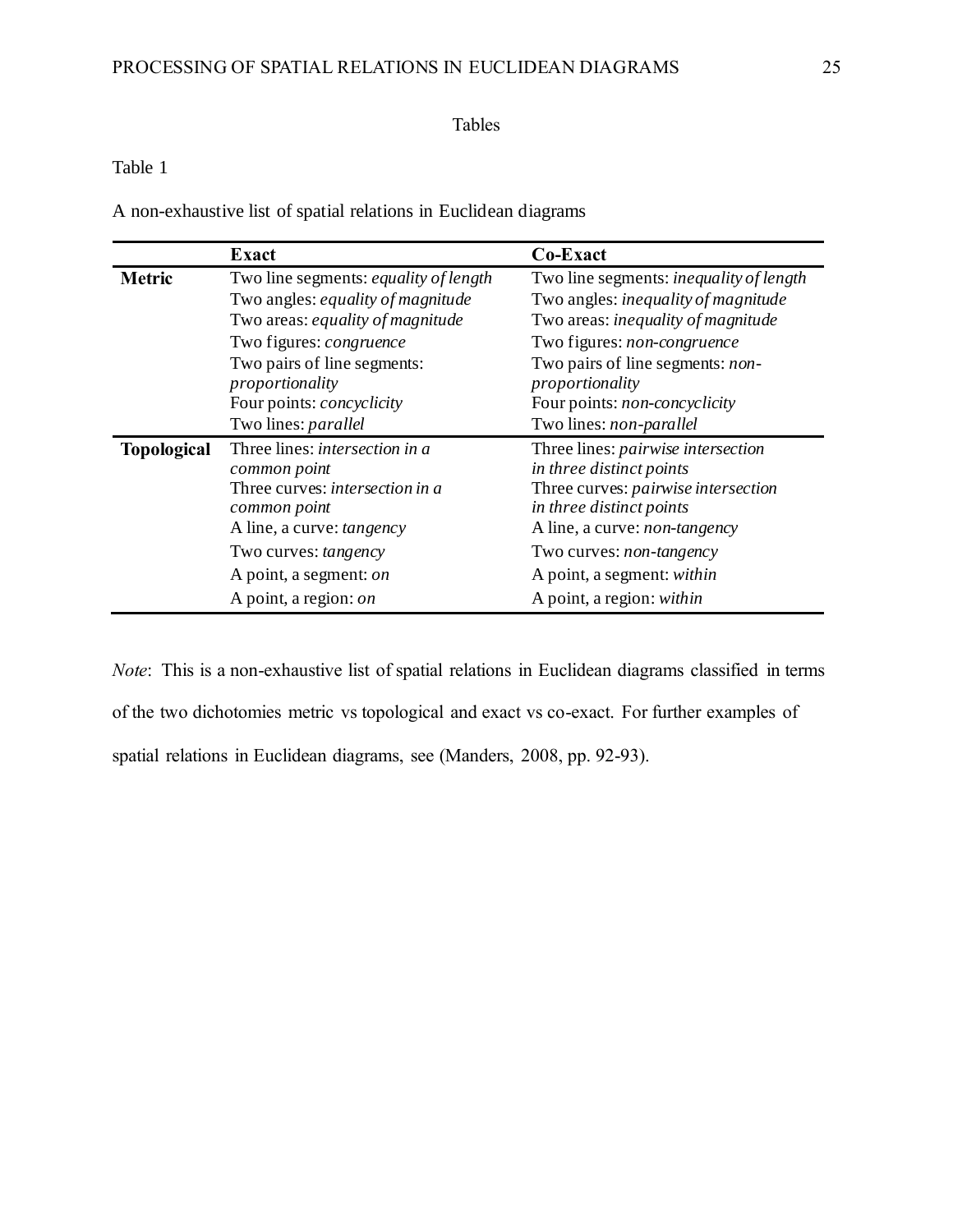# Table 2

The metric/topological relations tested in the first part of the study

|                    | <b>Metric</b>                                                                                                | <b>Topological</b>             |
|--------------------|--------------------------------------------------------------------------------------------------------------|--------------------------------|
| A point, a circle  | Length of the line segment connecting<br>the point to the center of the circle                               | Inside, on, outside            |
| Two points, a line | Magnitude of the angle formed by the<br>two line segments connecting each<br>point to the middle of the line | Same side, opposite side       |
| Three points       | Closer to the left point, closer to the<br>right point                                                       | Between, non-between           |
| Two lines          | Parallel, non-parallel                                                                                       | Intersection, non-intersection |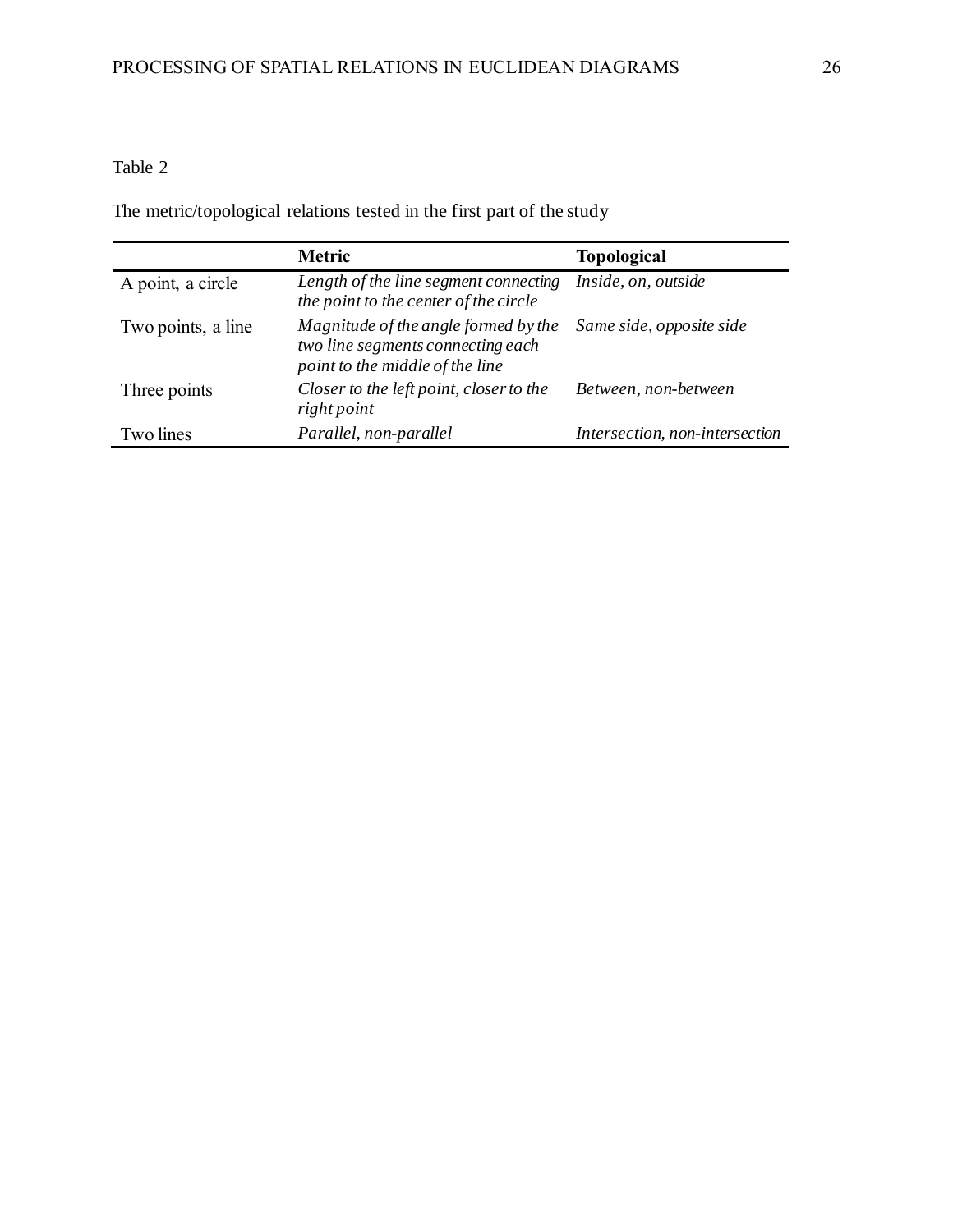# Table 3

|                    | Exact                                                 | Co-Exact                                                       |  |
|--------------------|-------------------------------------------------------|----------------------------------------------------------------|--|
| <b>Metric</b>      | Two line segments: equality of length                 | Two line segments: <i>inequality of length</i>                 |  |
|                    | Two angles: equality of magnitude                     | Two angles: <i>inequality of magnitude</i>                     |  |
|                    | Two lines: <i>parallel</i>                            | Two lines: non-parallel                                        |  |
| <b>Topological</b> | Three lines: <i>intersection in a</i><br>common point | Three lines: pairwise intersection<br>in three distinct points |  |
|                    | A line, a circle: <i>tangency</i>                     | A line, a circle: <i>non-tangency</i>                          |  |

The exact/co-exact relations tested in the second part of the study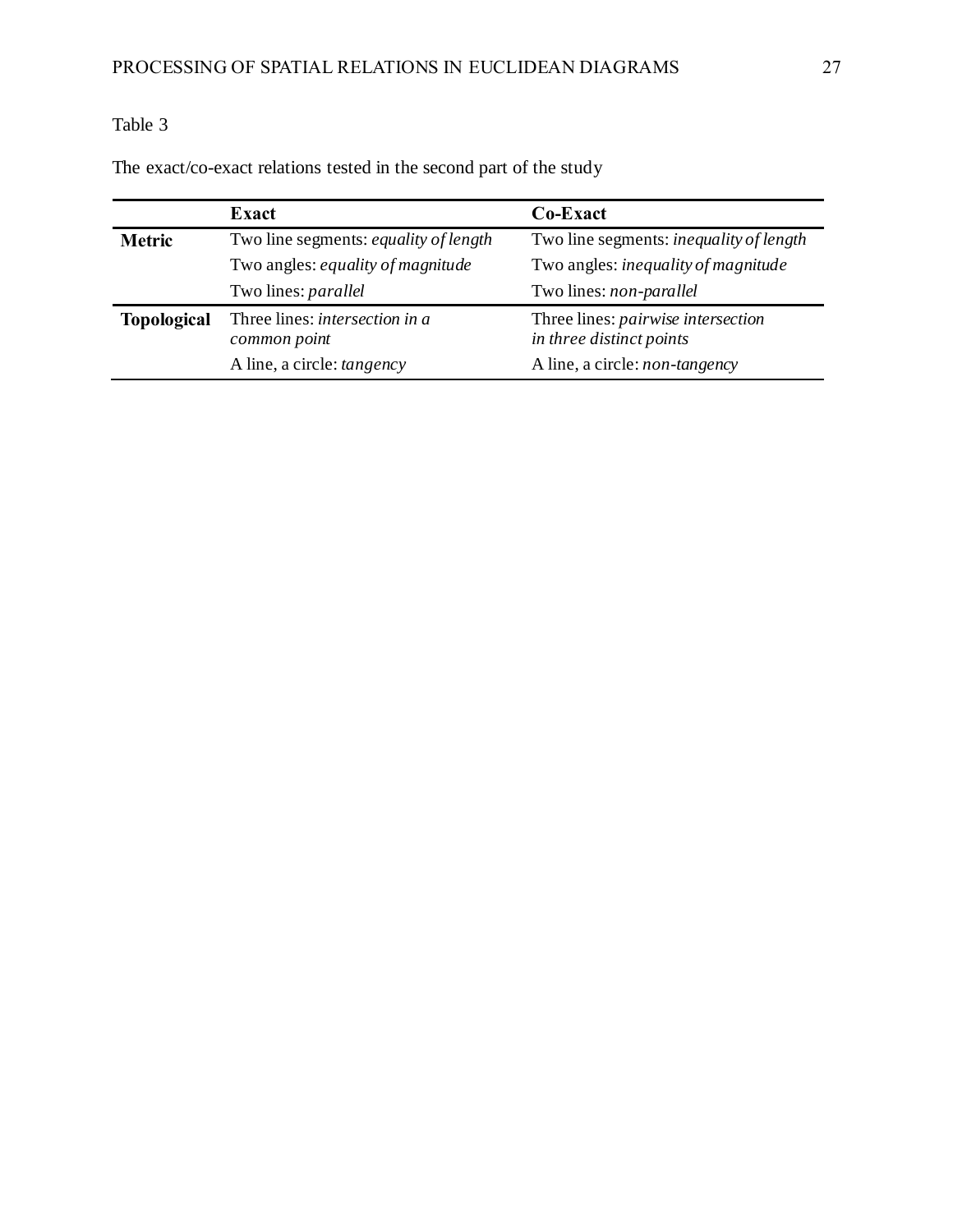## Table 4a

Mean scores for accuracy (%) and response times (ms) for left and right visual field

presentations of stimuli in the metric relation case (first part of the experiment)

|                    | Left   |           |        | Right     |         |    |      |
|--------------------|--------|-----------|--------|-----------|---------|----|------|
|                    | М      | <b>SD</b> | M      | <b>SD</b> | t       | df | p    |
| Accuracy (%)       |        |           |        |           |         |    |      |
| PointCircle        | 70.4   | 8.76      | 67.94  | 8.77      | 1.02    | 23 | n.s. |
| 2PointsLine        | 80.38  | 9.09      | 82.29  | 7.9       | $-0.69$ | 23 | n.s  |
| 3Points            | 94.19  | 6.33      | 94.01  | 7.04      | 0.13    | 23 | n.s  |
| 2Lines             | 94.4   | 8.82      | 94.52  | 7.79      | $-0.09$ | 23 | n.s  |
| Response Time (ms) |        |           |        |           |         |    |      |
| PointCircle        | 718.16 | 203       | 729.2  | 191.9     | $-0.55$ | 23 | n.s  |
| 2PointsLine        | 697.5  | 159.79    | 720.05 | 157.8     | $-1.72$ | 23 | 0.09 |
| 3Points            | 502.3  | 140.83    | 499.34 | 148.17    | 0.33    | 23 | n.s. |
| 2Lines             | 460.64 | 103.79    | 475.6  | 114.94    | $-1.29$ | 23 | n.s. |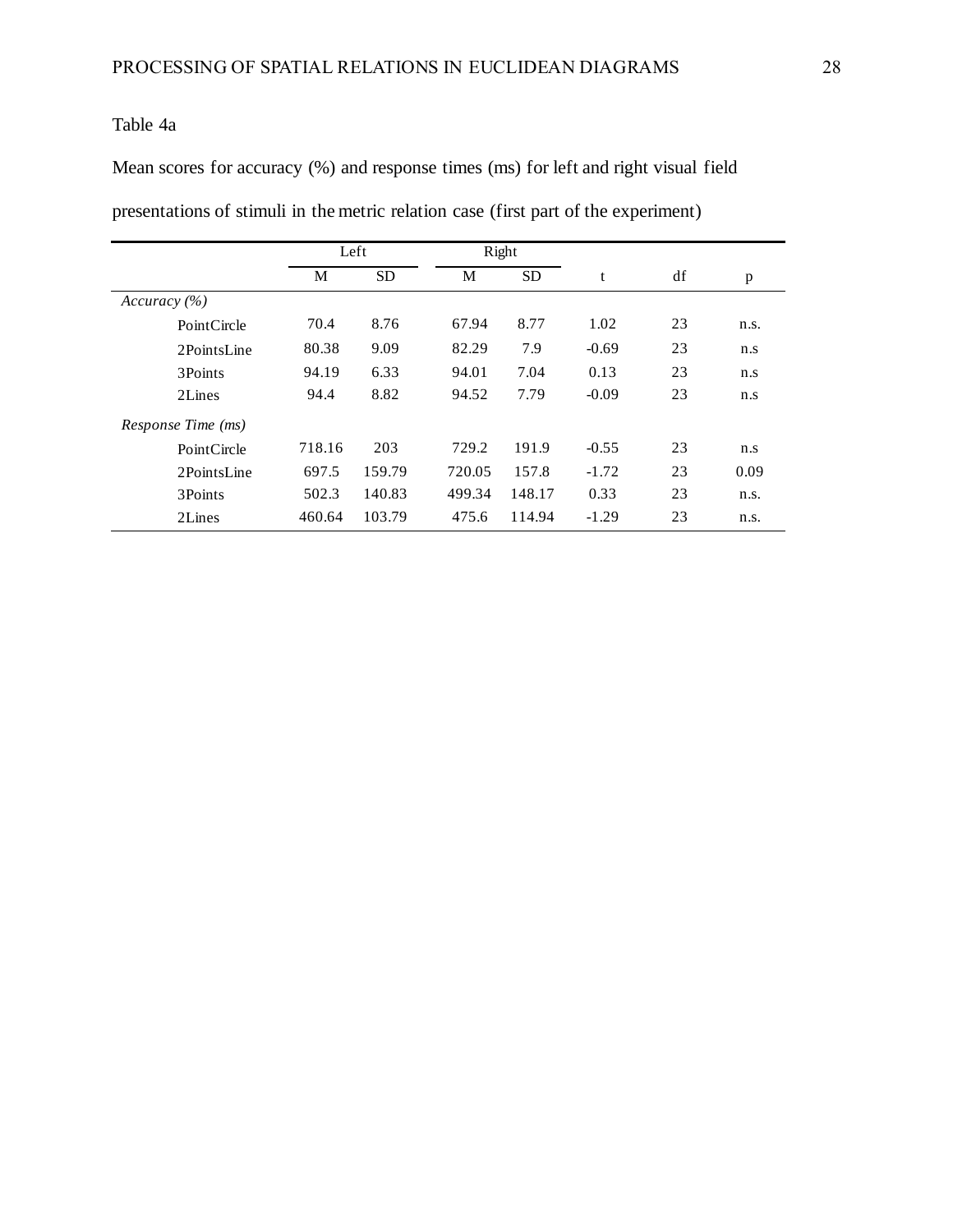## Table 4b

Mean scores for accuracy (%) and response times (ms) for left and right visual field

presentations of stimuli in the topological relation case (first part of the experiment)

|                    |        | Right<br>Left |        |           |         |    |       |
|--------------------|--------|---------------|--------|-----------|---------|----|-------|
|                    | M      | <b>SD</b>     | M      | <b>SD</b> | t       | df | p     |
| Accuracy $(\% )$   |        |               |        |           |         |    |       |
| PointCircle        | 88.24  | 8.81          | 88.58  | 9.66      | $-19$   | 23 | n.s.  |
| 2PointsLine        | 93.51  | 6.77          | 93.53  | 6.51      | $-0.01$ | 23 | n.s.  |
| 3Points            | 80.52  | 9.56          | 78.96  | 10.12     | 0.71    | 23 | n.s.  |
| 2Lines             | 94.89  | 4.88          | 95.52  | 4.05      | $-0.67$ | 22 | n.s.  |
| Response Time (ms) |        |               |        |           |         |    |       |
| PointCircle        | 760.68 | 140.12        | 742.58 | 147.11    | 1.37    | 23 | n.s.  |
| 2PointsLine        | 684.28 | 144.98        | 695.36 | 134.88    | $-0.88$ | 23 | n.s.  |
| 3Points            | 671.64 | 150.19        | 707.46 | 143.58    | $-2.84$ | 23 | >0.01 |
| 2Lines             | 473.46 | 98.57         | 467.55 | 104.86    | 1.06    | 22 | n.s.  |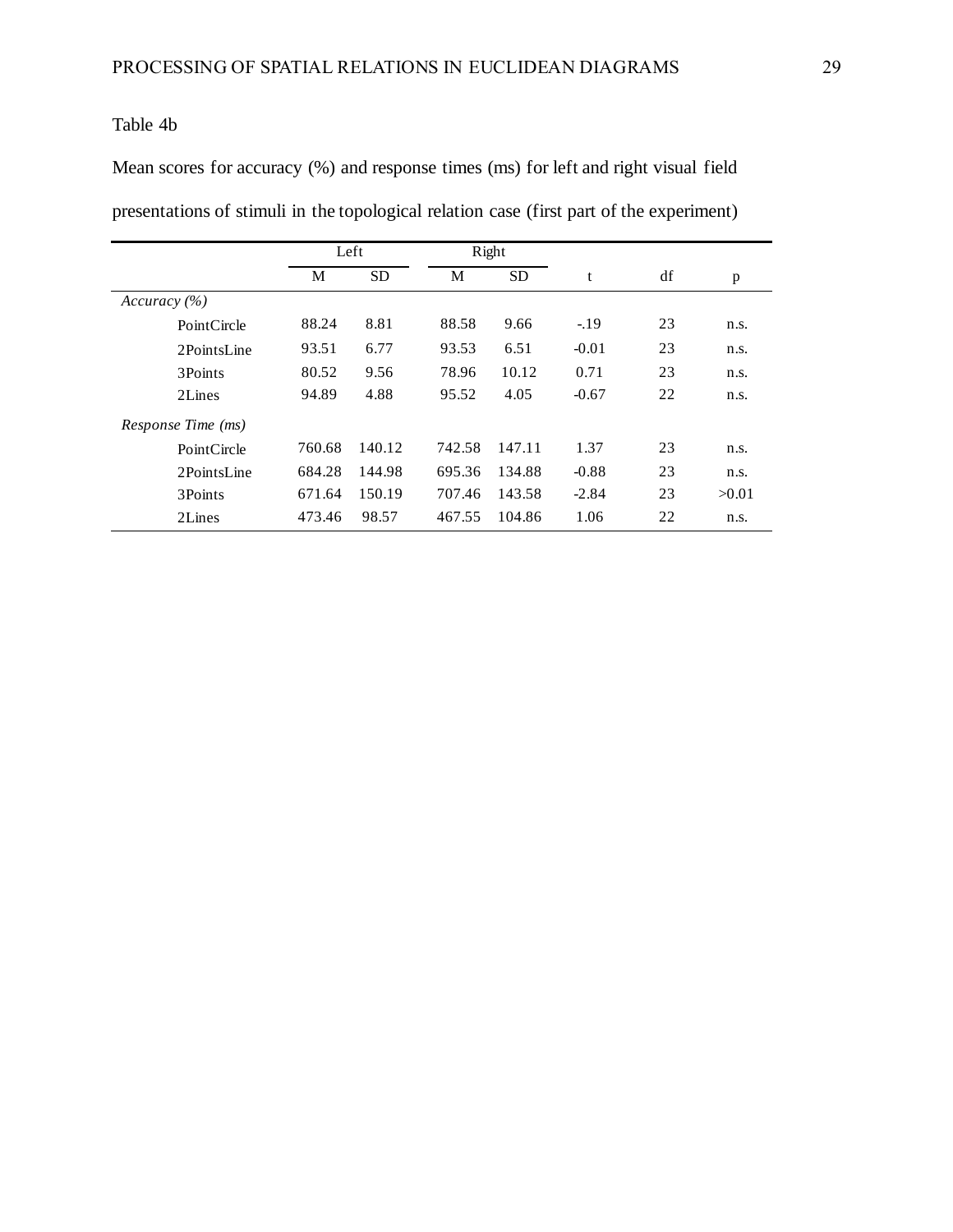## Table 5

Mean scores for accuracy (%) and response times (ms) for left and right visual field presentations of stimuli and for exact and co-exact trials combined (second part of the experiment)

|                    | Left   |           | Right  |           |         |    |           |
|--------------------|--------|-----------|--------|-----------|---------|----|-----------|
|                    | M      | <b>SD</b> | M      | <b>SD</b> | t       | df | p         |
| Accuracy $(\% )$   |        |           |        |           |         |    |           |
| 2Linesegments      | 89.67  | 6.75      | 87.85  | 6         | 1.09    | 23 | n.s       |
| 2Angles            | 82.22  | 7.11      | 81.61  | 8.41      | 0.31    | 23 | n.s       |
| 2Lines             | 96.07  | 4.5       | 93.77  | 5.44      | 1.69    | 23 | n.s       |
| LineCircle         | 90.18  | 7.07      | 89.99  | 6.28      | 0.12    | 23 | n.s       |
| 3Lines             | 77.05  | 9.66      | 70.87  | 11.64     | 2.10    | 23 | ${<}0.05$ |
| Response Time (ms) |        |           |        |           |         |    |           |
| 2Linesegments      | 575.01 | 122.04    | 553.39 | 102.57    | 1.83    | 23 | .081      |
| 2Angles            | 586.62 | 136.31    | 621.34 | 153.58    | $-2.84$ | 23 | < 01      |
| 2Lines             | 466.62 | 67.04     | 464.27 | 70.6      | 0.32    | 23 | n.s       |
| LineCircle         | 485.39 | 75.79     | 502.84 | 74.74     | $-1.98$ | 23 | .060      |
| 3Lines             | 578.42 | 110.43    | 601.24 | 130.19    | $-1.58$ | 23 | n.s       |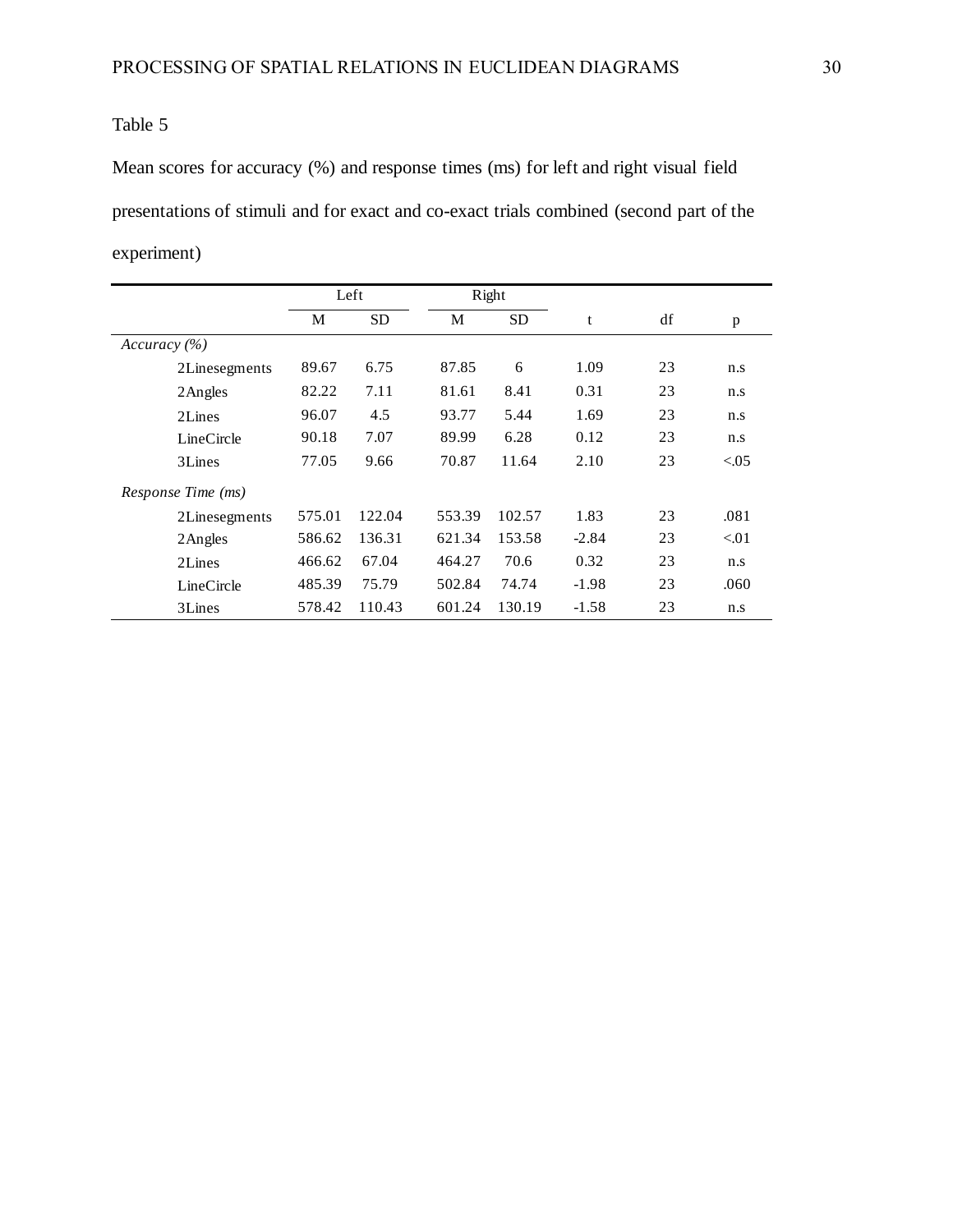

Proposition 1 from Book I of Euclid's *Elements*

*Figure 1*. This is the Euclidean diagram accompanying proposition 1 from Book I of Euclid's *Elements*. The geometrical proof of this proposition runs as follows: "Let *AB* be the given finite straight line. Thus it is required to construct an equilateral triangle on the straight line *AB*. With centre *A* and distance *AB* let the circle *BCD* be described; again, with centre *B* and distance *BA* let the circle *ACE* be described; and from the point *C*, in which the circles cut one another, to the points *A*, *B* let the straight lines *CA*, *CB* be joined. Now, since the point *A* is the centre of the circle *CDB*, *AC* is equal to *AB*. Again, since the point *B* is the centre of the circle *CAE*, *BC* is equal to *BA*. But *CA* was also proved equal to *AB*; therefore each of the straight lines *CA*, *CB* is equal to *AB*. And things which are equal to the same thing are also equal to one another; therefore *CA* is also equal to *CB*. Therefore the three straight lines *CA*, *AB*, *BC* are equal to one another. Therefore the triangle *ABC* is equilateral; and it has been constructed on the given finite straight line *AB*. (Being) what it was required to do." (Euclid, 1959, pp. 241-242)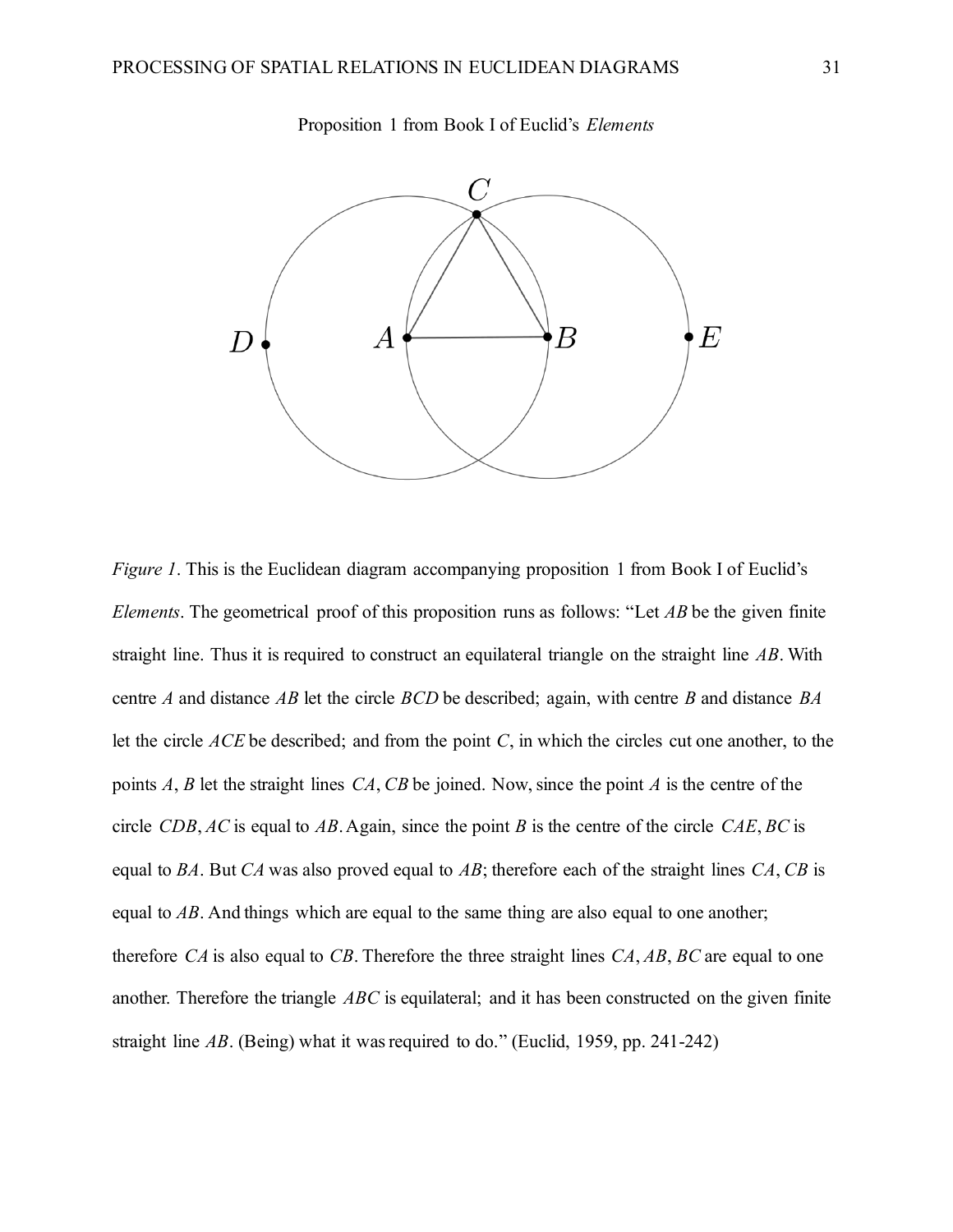

*Figure 2a.* Examples of stimuli for the relation type PointCircle. The picture on the right depicts all possible positions for the point. In the metric case, a "match" response should be given when the length of the segment is equal in the two stimuli. In the topological case, a "match" response should be given when the point is either inside, on, or outside in the two stimuli.



*Figure 2b.* Examples of stimuli for the relation type 2PointsLine. The picture on the right depicts all possible positions for the points. In the metric case, a "match" response should be given when the magnitude of the angle formed by the two segments is equal in the two stimuli. In the topological case, a "match" response should be given when the two points are either on the same side or on opposite sides of the line in the two stimuli.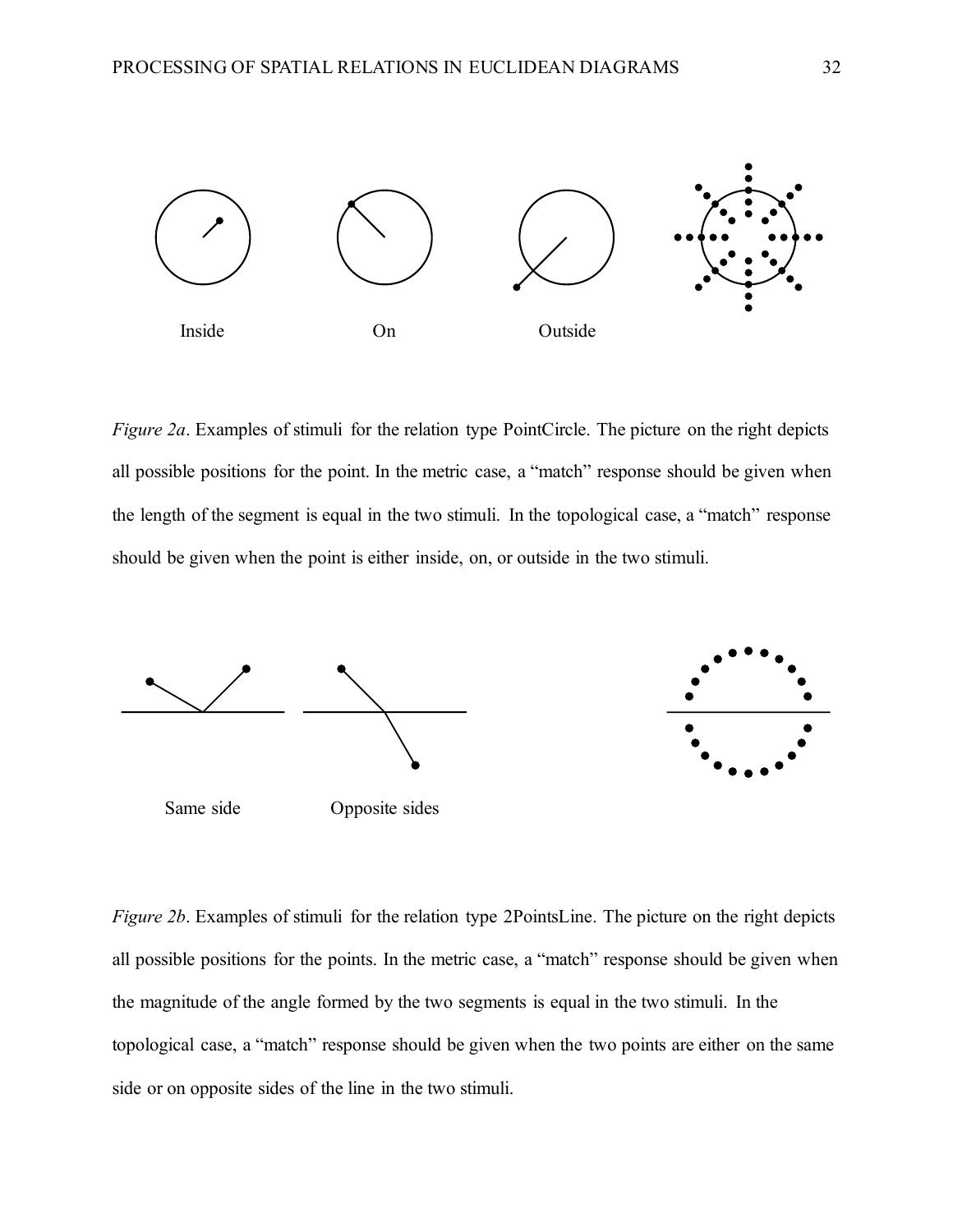



*Figure 3a.* Examples of stimuli for the relation type 3Points. In the metric case, the instruction was to decide whether the larger point was closer to the left or to the right smaller point. In the topological case, the instruction was to decide whether or not the larger point was between the two smaller points.



Intersection Non-Intersection

*Figure 3b*. Examples of stimuli for the relation type 2Lines. In the metric case, the instruction was to decide whether or not the two lines were parallel. In the topological case, the instruction was to decide whether or not the two lines intersect.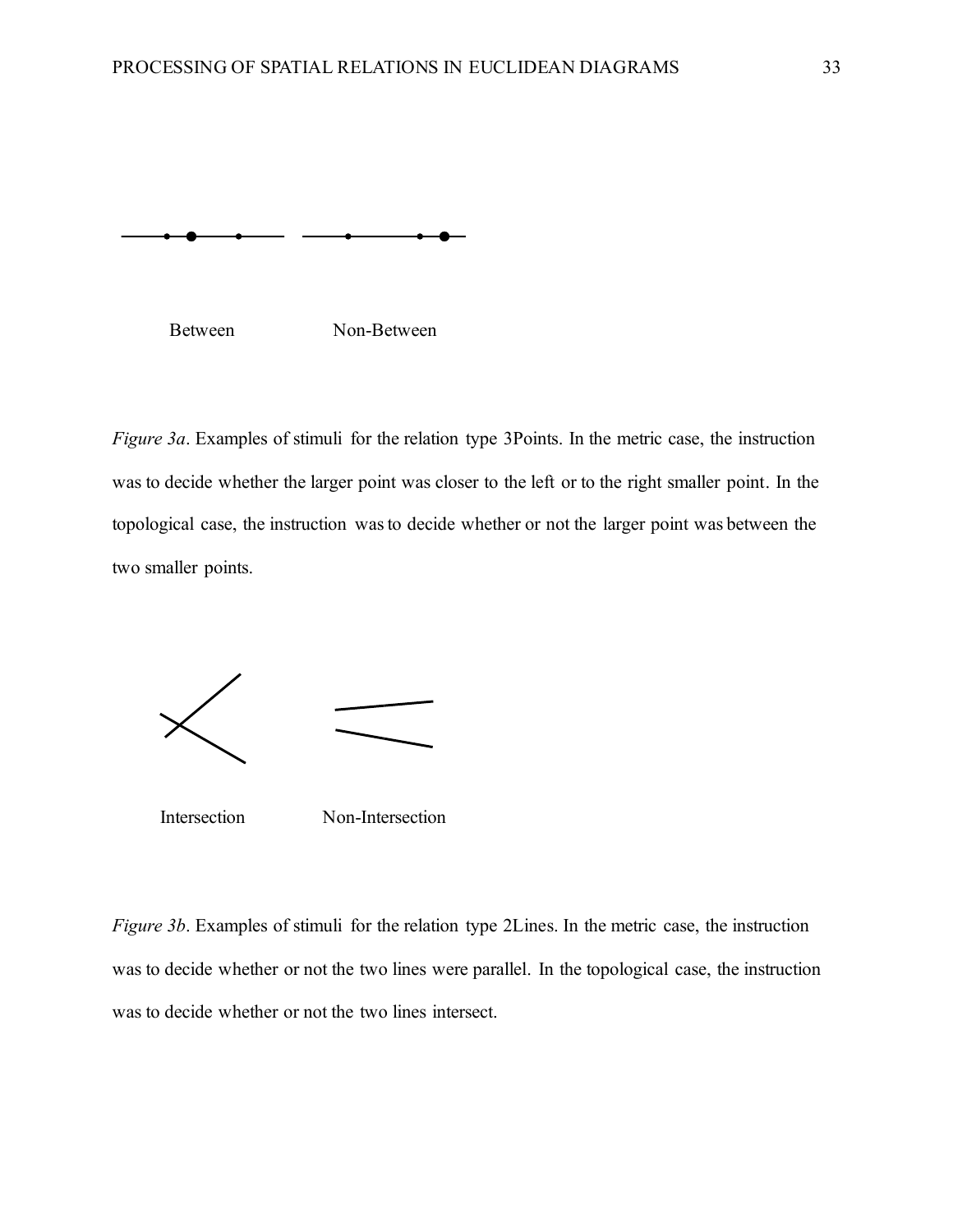

Co-exact (far) Co-exact (medium) Co-exact (close) Exact

*Figure 4a*. Examples of stimuli for the relation type 2Linesegments. The stimuli in the co-exact conditions far, medium, and close differed with respect to the difference of length between the two line segments; the orientation as well as the length of the two line segments were varied within each condition. In the exact condition, the stimuli depict two line segments of equal length; the orientation as well as the length of the two line segments were varied. The instruction was to decide whether or not the lengths of the two line segments were equal.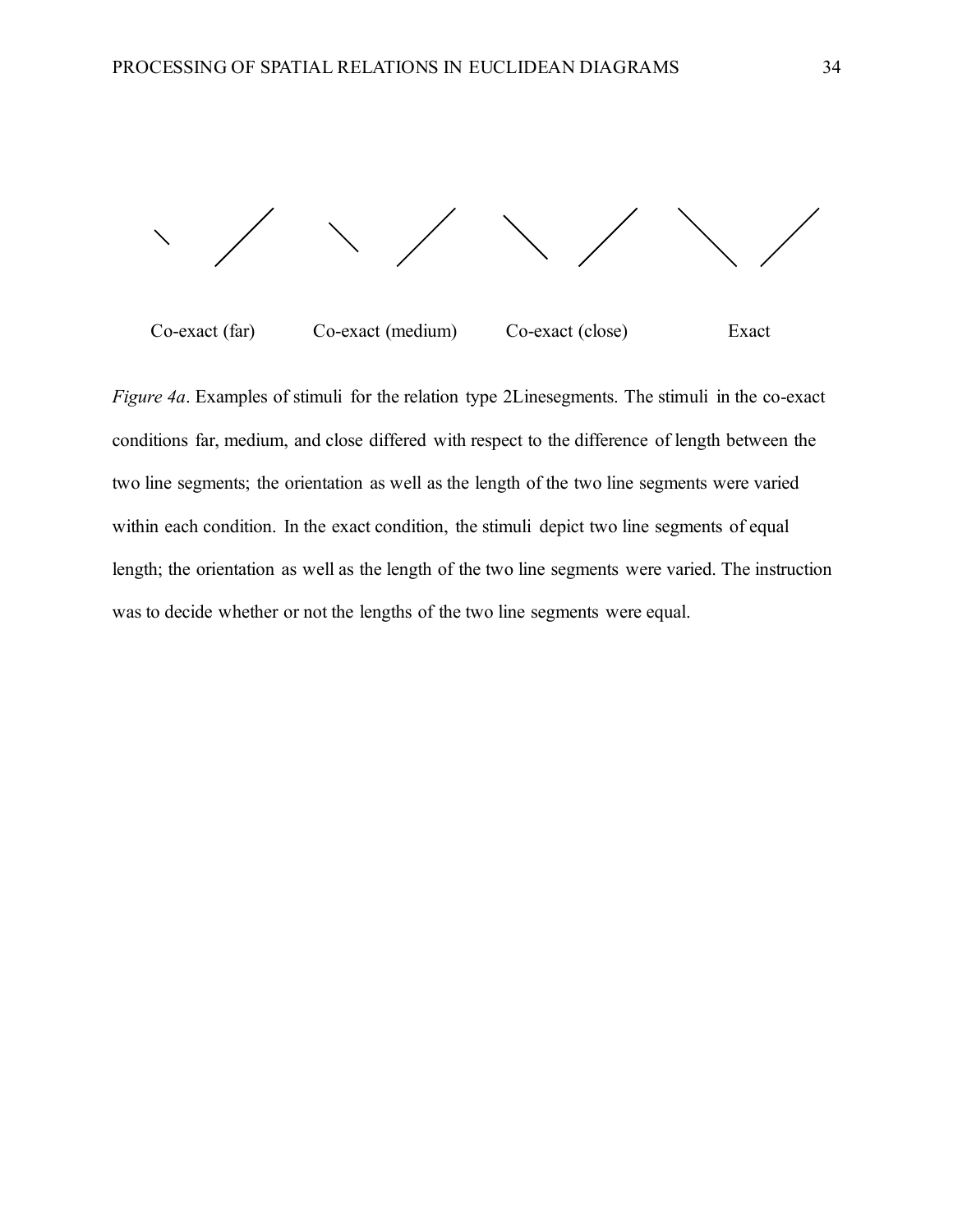

Co-exact (far) Co-exact (medium) Co-exact (close) Exact

*Figure 4b*. Examples of stimuli for the relation type 2Angles. The stimuli in the co-exact conditions far, medium, and close differed with respect to the difference of magnitude between the two angles; the orientation as well as the magnitude of the two angles were varied within each condition. In the exact condition, the stimuli depict two angles of equal magnitude; the orientation as well as the magnitude of the two angles were varied. The instruction was to decide whether or not the magnitude of the two angles were equal.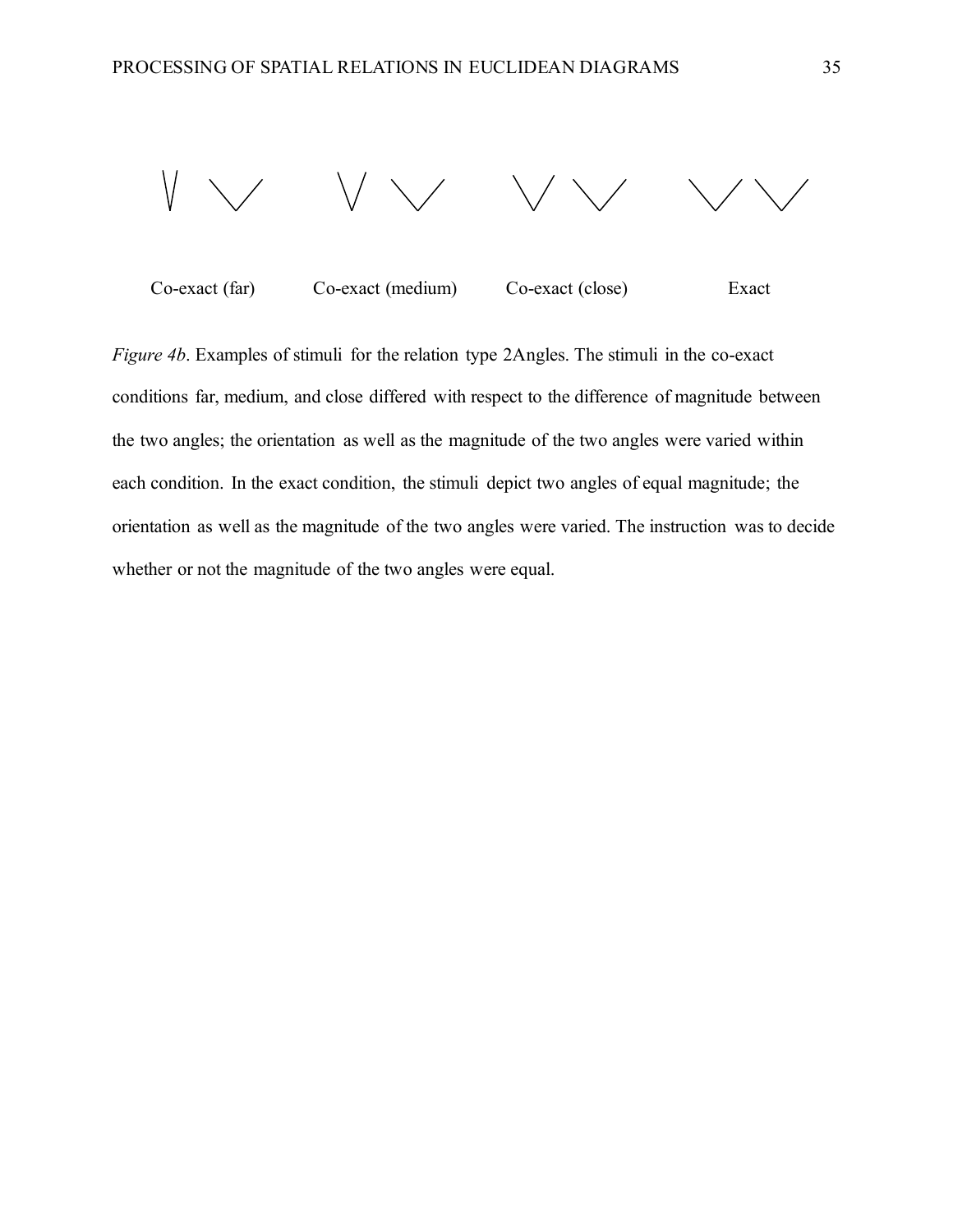

Co-exact (far) Co-exact (medium) Co-exact (close) Exact

*Figure 4c*. Examples of stimuli for the relation type 2Lines. The stimuli in the co-exact conditions far, medium, and close differed with respect to the relative orientation between the two lines; the orientation of the two lines were varied within each condition. In the exact condition, the stimuli depict two parallel lines; the orientation of the two lines were varied. The instruction was to decide whether or not the two lines were parallel.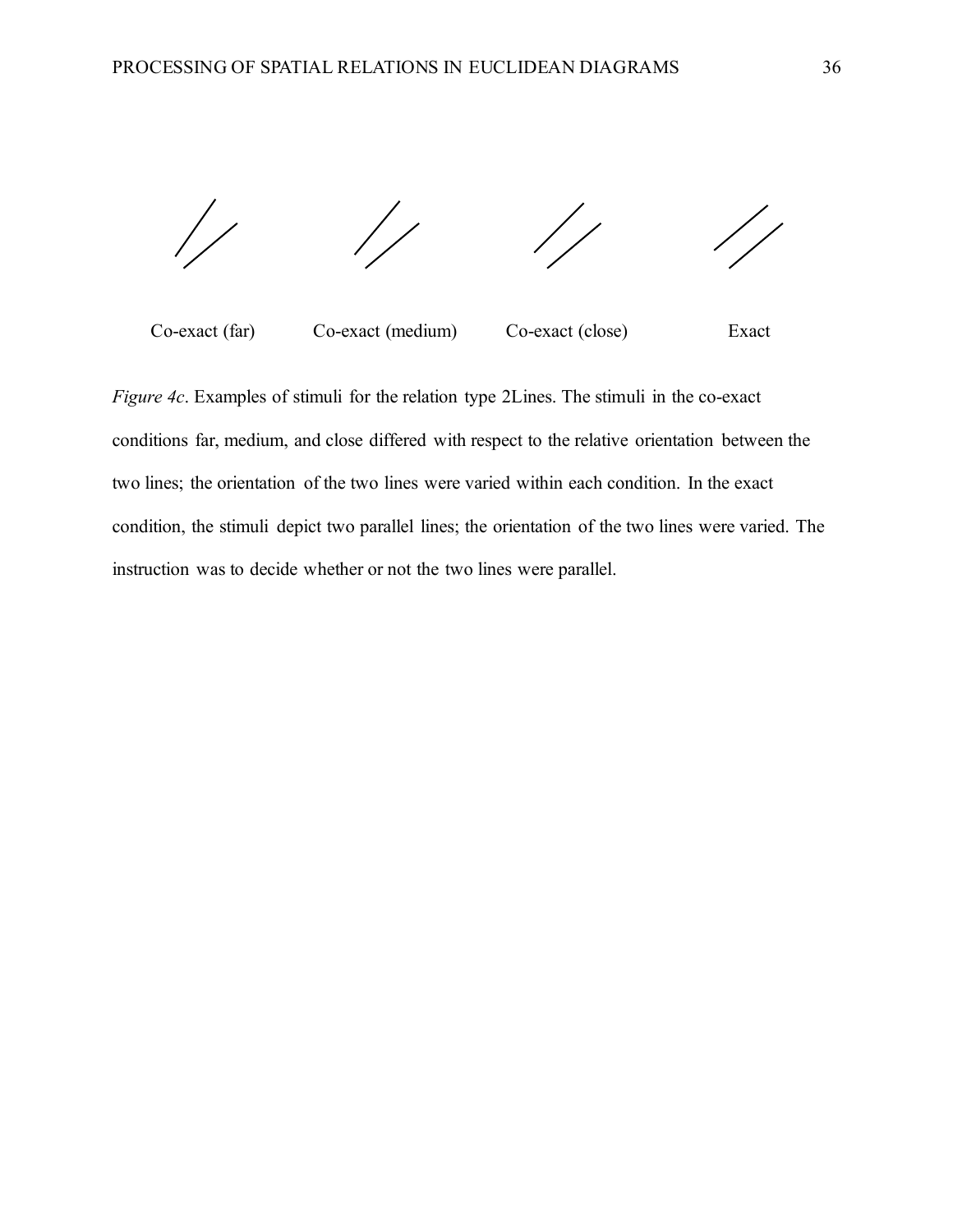

*Figure 4d*. Examples of stimuli for the relation type LineCircle. The stimuli in the co-exact conditions far, medium, and close differed with respect to the distance between the line and the periphery of the circle; the orientation of the line was varied within each condition. In the exact condition, the stimuli depict the line tangent to the circle; the orientation of the line was varied. The instruction was to decide whether or not the line was tangent to the circle.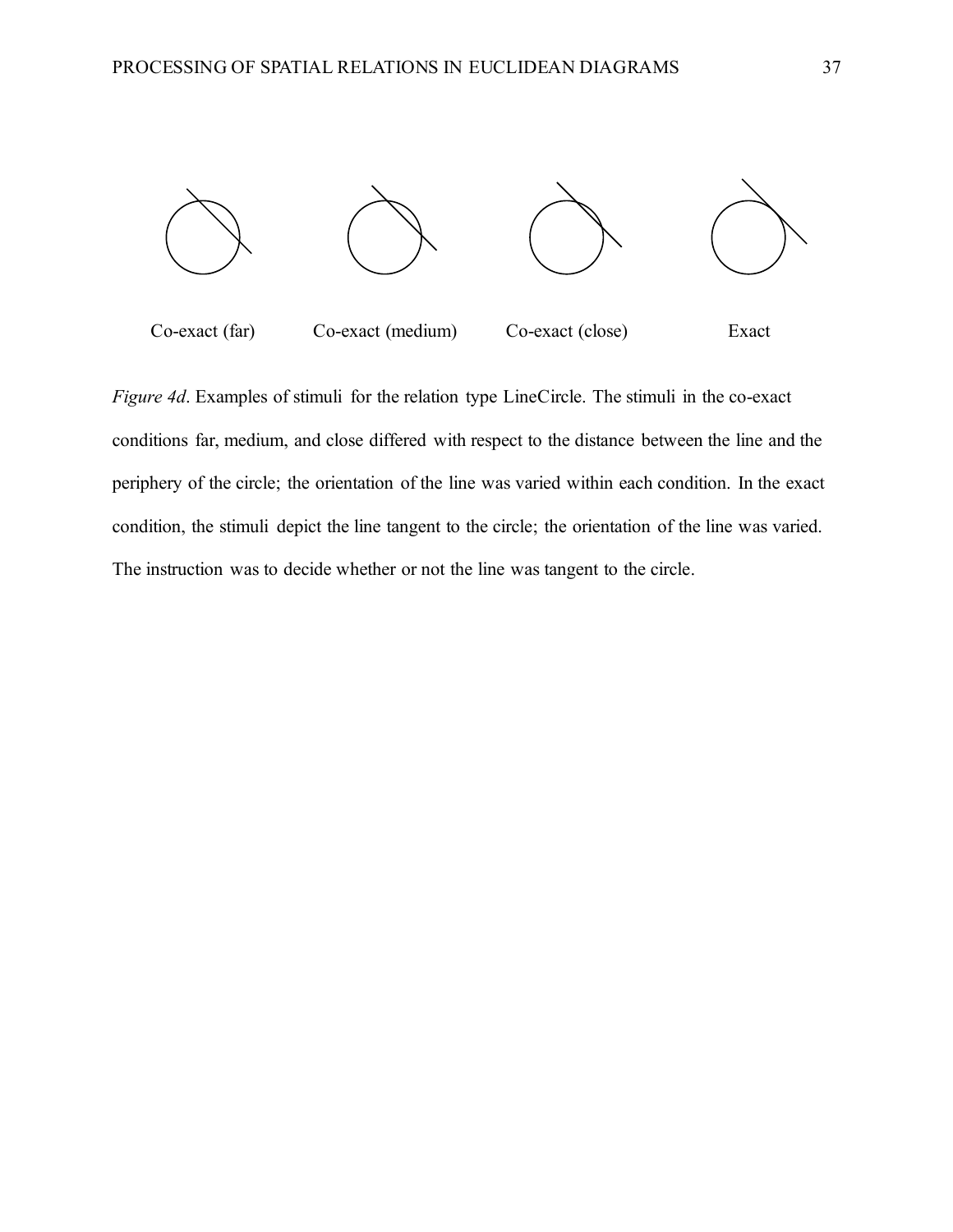

*Figure 4e*. Examples of stimuli for the relation type 3Lines. The stimuli in the co-exact conditions far, medium, and close differed with respect to the distance between the center of the cross formed by two lines (which was always kept fixed) and the third line; the orientation of the third line was varied within each condition. In the exact condition, the stimuli depict the three lines intersecting in a common point; the orientation of the third line was varied. The instruction was to decide whether or not the three lines were intersecting in a common point.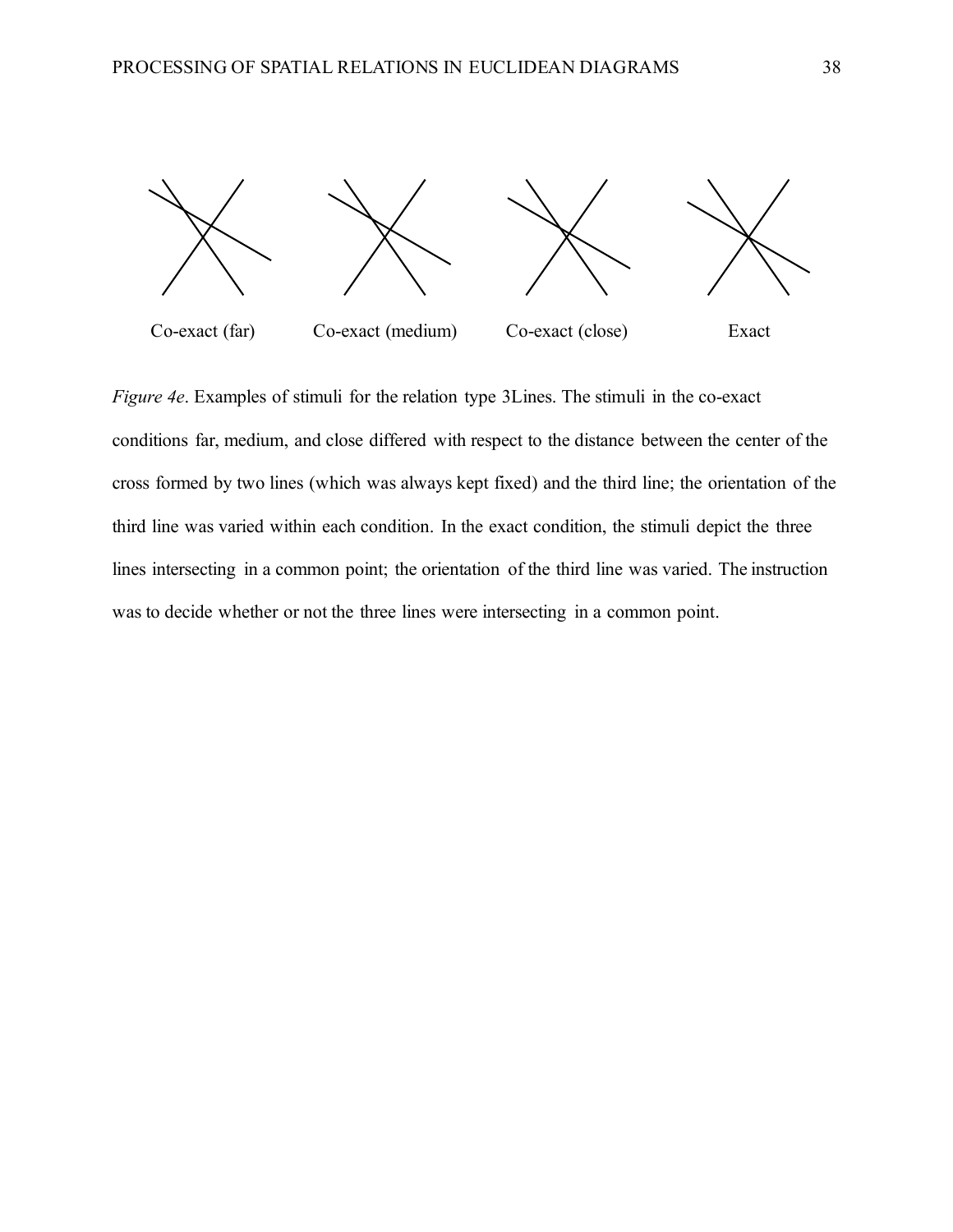

*Figure 5a*. Mean accuracy (%) for exact and co-exact stimuli. Error bars represent Standard Error of the Mean.